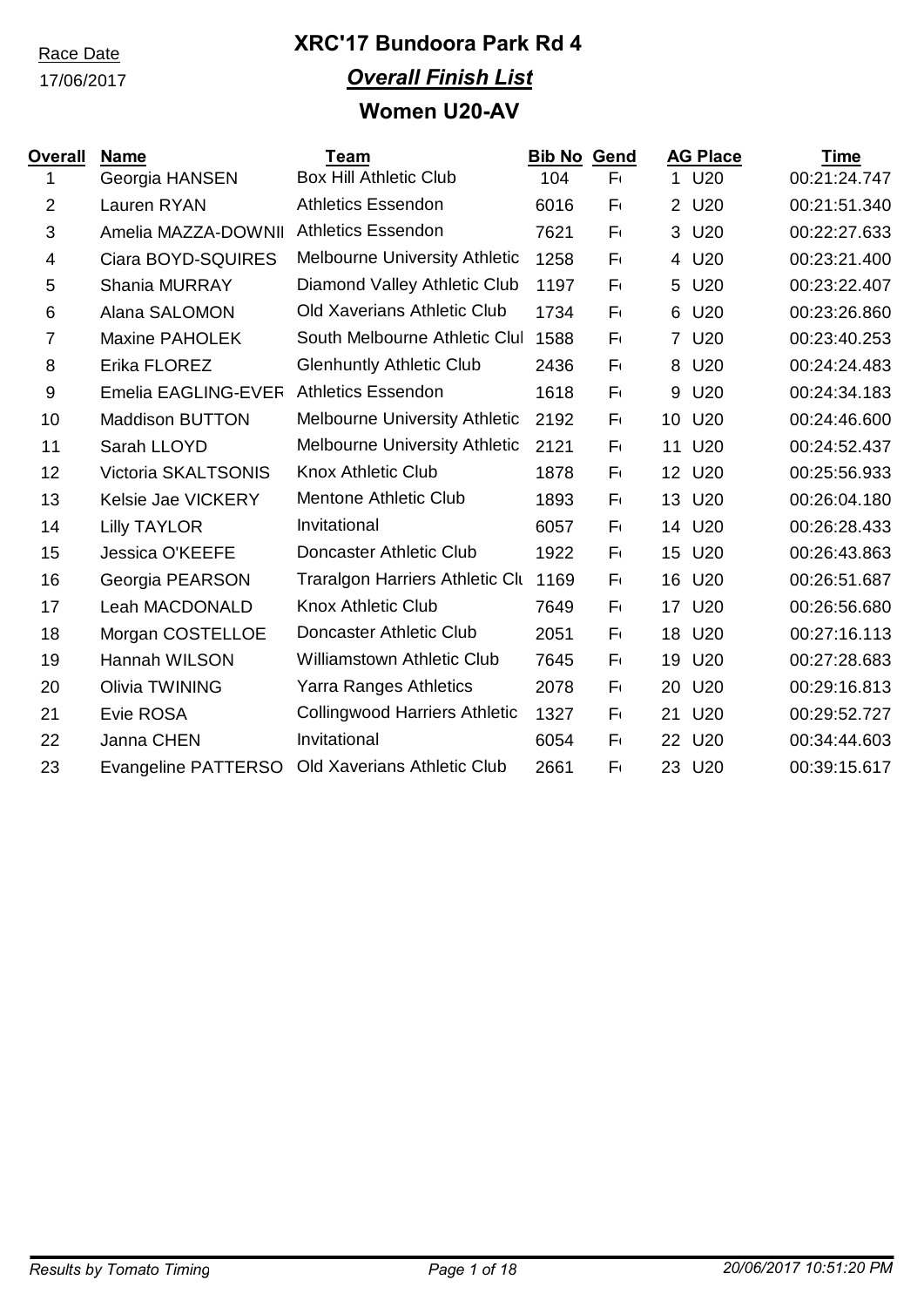17/06/2017

### **XRC'17 Bundoora Park Rd 4** *Overall Finish List* **Men U20-AV**

| <u>Overall</u> | <b>Name</b>              | <b>Team</b>                          | <b>Bib No Gend</b> |   |              | <b>AG Place</b> | <b>Time</b>  |
|----------------|--------------------------|--------------------------------------|--------------------|---|--------------|-----------------|--------------|
| 1              | <b>Cody SHANAHAN</b>     | <b>Western Athletics</b>             | 114                | M | 1            | U20             | 00:25:56.277 |
| $\overline{2}$ | Haftu STRINTZOS          | <b>Glenhuntly Athletic Club</b>      | 8618               | M | $\mathbf{2}$ | U20             | 00:26:08.717 |
| 3              | <b>Cassidy SHAW</b>      | Geelong Region                       | 403                | M | 3            | U20             | 00:26:40.593 |
| 4              | Dale CARROLL             | <b>Collingwood Harriers Athletic</b> | 115                | M |              | 4 U20           | 00:27:02.087 |
| 5              | <b>Alexander RITCHIE</b> | <b>Box Hill Athletic Club</b>        | 2195               | M |              | 5 U20           | 00:27:13.217 |
| 6              | <b>Alexander SYKES</b>   | Keilor St Bernards Athletic Clu      | 1484               | M |              | 6 U20           | 00:27:34.760 |
| $\overline{7}$ | <b>William OCKENDEN</b>  | <b>Glenhuntly Athletic Club</b>      | 8633               | M |              | 7 U20           | 00:27:52.717 |
| 8              | Lachlan HERD             | Doncaster Athletic Club              | 2237               | M | 8            | U <sub>20</sub> | 00:28:10.063 |
| 9              | Kye JENKYN               | Bendigo Region                       | 1560               | M | 9            | U20             | 00:28:18.377 |
| 10             | <b>Cillian JANSEN</b>    | <b>Athletics Waverley</b>            | 1926               | M | 10           | U20             | 00:28:29.540 |
| 11             | Muse TESEMA              | <b>Athletics Essendon</b>            | 8643               | M | 11           | U20             | 00:28:58.217 |
| 12             | Joshua TAYLOR            | <b>Melbourne University Athletic</b> | 2134               | M |              | 12 U20          | 00:28:58.343 |
| 13             | Lachlan HIGGS            | Invitational                         | 6053               | M |              | 13 U20          | 00:29:02.220 |
| 14             | <b>Matthew HEISLERS</b>  | <b>Glenhuntly Athletic Club</b>      | 2239               | M |              | 14 U20          | 00:29:08.470 |
| 15             | <b>Harrison CARR</b>     | <b>APS United</b>                    | 2533               | M | 15           | U20             | 00:29:11.727 |
| 16             | <b>Michael MCGUIRE</b>   | <b>St Stephens Harriers Athletic</b> | 1840               | M | 16           | U20             | 00:29:16.607 |
| 17             | <b>Tom HALL</b>          | <b>Collingwood Harriers Athletic</b> | 1553               | M | 17           | U20             | 00:29:25.477 |
| 18             | <b>Kirk SHANAHAN</b>     | <b>Western Athletics</b>             | 8648               | M | 18           | U20             | 00:29:27.227 |
| 19             | Mason SCOTT              | <b>Athletics Essendon</b>            | 6060               | M | 19           | U20             | 00:29:55.470 |
| 20             | <b>Jake CHAMPION</b>     | Diamond Valley Athletic Club         | 8697               | M | 20           | U20             | 00:30:01.437 |
| 21             | Zach MOTTRAM             | <b>Athletics Essendon</b>            | 1094               | M | 21           | U20             | 00:30:06.723 |
| 22             | Kaman MALOU              | <b>Western Athletics</b>             | 8622               | M |              | 22 U20          | 00:30:21.520 |
| 23             | Nikko SHAW               | <b>Collingwood Harriers Athletic</b> | 1935               | M |              | 23 U20          | 00:30:34.920 |
| 24             | <b>Scott BENEDICT</b>    | Ringwood Athletic Club               | 8679               | M |              | 24 U20          | 00:31:09.600 |
| 25             | Matthew SCHAUMBER(       | <b>Western Athletics</b>             | 1982               | M |              | 25 U20          | 00:31:42.220 |
| 26             | <b>Christiaan WEITSZ</b> | <b>Western Athletics</b>             | 8676               | M |              | 26 U20          | 00:31:58.290 |
| 27             | <b>Patrick MATTHEWS</b>  | Keilor St Bernards Athletic Clu      | 1481               | M |              | 27 U20          | 00:32:19.587 |
| 28             | <b>Mitchell MULLENS</b>  | <b>Yarra Ranges Athletics</b>        | 8619               | M |              | 28 U20          | 00:33:42.967 |
| 29             | Carlo MANOLITSAS         | <b>Old Xaverians Athletic Club</b>   | 2699               | M |              | 29 U20          | 00:44:32.763 |
| 30             | <b>Thomas MCGILLION</b>  | Ivanhoe Harriers Athletic Club       | 1066               | M |              | 30 U20          | 02:24:31.783 |
|                |                          |                                      |                    |   |              |                 |              |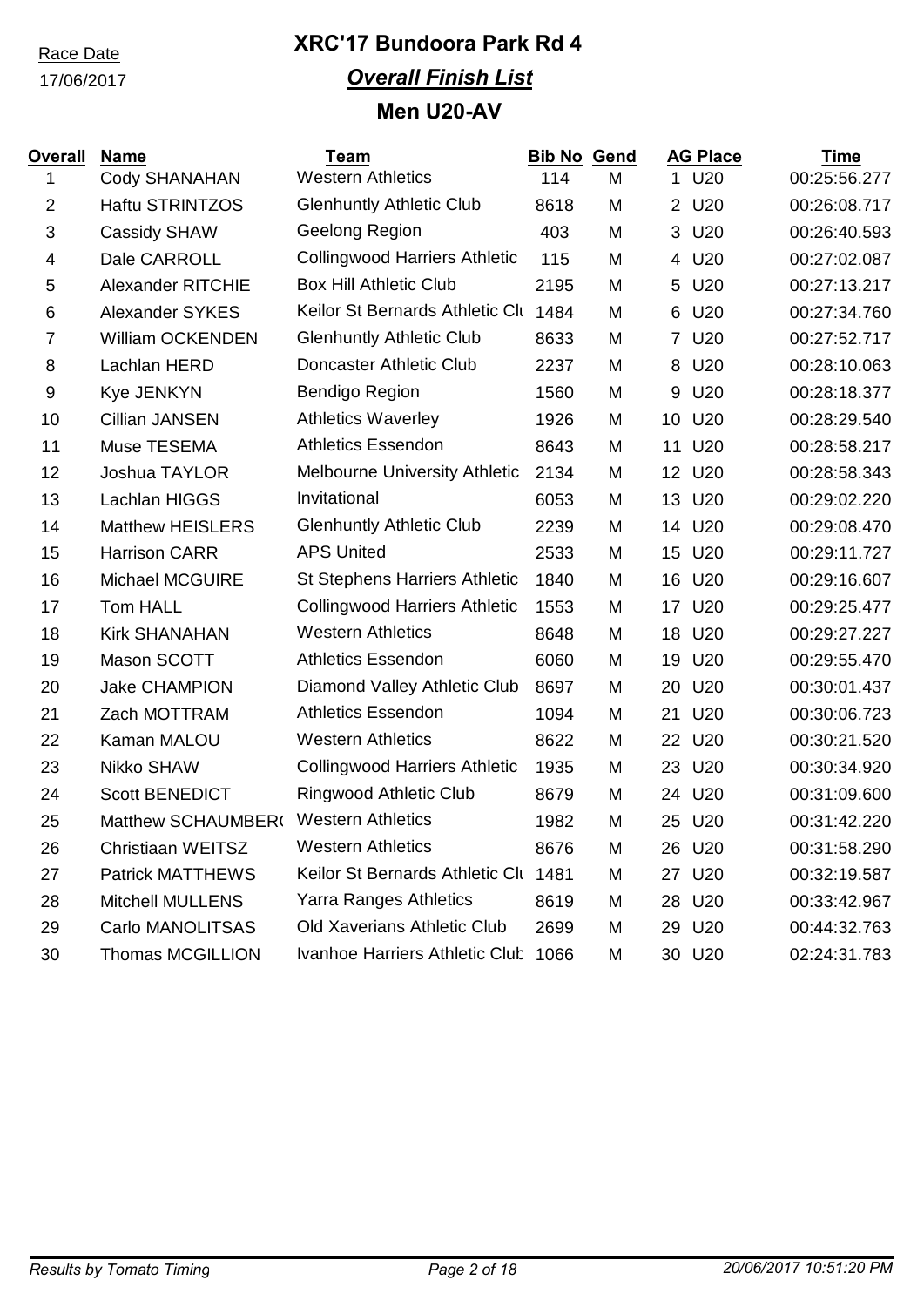### 17/06/2017

| <b>Overall</b><br>1 | <b>Name</b>                                   | <b>Team</b><br><b>Collingwood Harriers Athletic</b> | <b>Bib No</b><br>40 | <b>Gend</b><br>$F_{1}$ |                | <b>AG Place</b><br>$11 - 39$ | <b>Time</b><br>00:35:16.517 |
|---------------------|-----------------------------------------------|-----------------------------------------------------|---------------------|------------------------|----------------|------------------------------|-----------------------------|
| $\overline{2}$      | Virginia MOLONEY<br><b>Alexandra PATERSON</b> | <b>Old Xaverians Athletic Club</b>                  | 1319                | $F_{1}$                |                | $2, 1-39$                    | 00:36:07.180                |
|                     |                                               | <b>Frankston Athletic Club</b>                      |                     |                        |                |                              |                             |
| 3                   | <b>Henrietta LAWRENCE</b>                     |                                                     | 2267                | $F_{1}$                |                | $3 - 1 - 39$                 | 00:37:04.387                |
| 4                   | Sophie RYAN                                   | Old Xaverians Athletic Club                         | 1365                | F٠                     |                | 4 1-39                       | 00:37:06.223                |
| 5                   | Emilie GUY                                    | <b>Athletics Essendon</b>                           | 136                 | $F_{1}$                | 5              | $1 - 39$                     | 00:37:20.427                |
| 6                   | Cassie LITTLE                                 | <b>Glenhuntly Athletic Club</b>                     | 1006                | $F_{1}$                | 6 <sup>1</sup> | $1 - 39$                     | 00:37:36.237                |
| $\overline{7}$      | Sarah WATERS                                  | Geelong Region                                      | 1405                | $F_{1}$                | $\overline{7}$ | $1 - 39$                     | 00:37:42.927                |
| 8                   | Jayne GREBINSKI                               | South Melbourne Athletic Clul                       | 2565                | F١                     |                | 8 1-39                       | 00:37:43.737                |
| $9\,$               | Sarah JAMES                                   | <b>Melbourne University Athletic</b>                | 2434                | $F_{1}$                | 9              | $1 - 39$                     | 00:38:04.253                |
| 10                  | Kiah FRY                                      | <b>Frankston Athletic Club</b>                      | 1393                | $F_{1}$                |                | 10 1-39                      | 00:38:15.597                |
| 11                  | Anna SAW                                      | <b>Glenhuntly Athletic Club</b>                     | 1090                | $F_{1}$                | 11             | $1 - 39$                     | 00:38:22.897                |
| 12                  | <b>Bree WARREN</b>                            | <b>Knox Athletic Club</b>                           | 135                 | $F_{1}$                |                | 12 1-39                      | 00:38:42.760                |
| 13                  | <b>Gemma MAINI</b>                            | <b>Frankston Athletic Club</b>                      | 2163                | $F_{1}$                |                | 13 1-39                      | 00:38:56.580                |
| 14                  | <b>Tracey AUSTIN</b>                          | Malvern Harriers Athletic Club                      | 2065                | $F_{1}$                | 14             | $1 - 39$                     | 00:39:02.237                |
| 15                  | <b>Brianna BUNWORTH</b>                       | <b>Western Athletics</b>                            | 2365                | F١                     | 15             | $1 - 39$                     | 00:39:05.273                |
| 16                  | Amelia ASLANIDES                              | <b>Glenhuntly Athletic Club</b>                     | 1277                | F١                     | 16             | $1 - 39$                     | 00:39:23.270                |
| 17                  | <b>Bronwyn HUMPHRYS</b>                       | South Melbourne Athletic Clul                       | 82                  | $F_{1}$                |                | 17 1-39                      | 00:39:26.777                |
| 18                  | Simone BRICK                                  | South Melbourne Athletic Clul                       | 1328                | $F_{1}$                |                | 18 1-39                      | 00:39:39.773                |
| 19                  | Kate SEIBOLD                                  | <b>Knox Athletic Club</b>                           | 472                 | $F_{1}$                | $\mathbf 1$    | 40-44                        | 00:40:03.020                |
| 20                  | <b>Katie GAMBLE</b>                           | <b>Knox Athletic Club</b>                           | 1821                | $F_{1}$                |                | 19 1-39                      | 00:40:04.517                |
| 21                  | Stephanie KONDOGON                            | <b>Box Hill Athletic Club</b>                       | 1131                | $F_{1}$                | 20             | $1 - 39$                     | 00:40:10.217                |
| 22                  | <b>Shannon MCDADE</b>                         | Ringwood Athletic Club                              | 1929                | F١                     | 21             | $1 - 39$                     | 00:40:16.737                |
| 23                  | Rebecca BEAGLEY                               | <b>Glenhuntly Athletic Club</b>                     | 1418                | F١                     |                | 22 1-39                      | 00:40:26.770                |
| 24                  | Dervila HOLMES                                | South Melbourne Athletic Clul                       | 2453                | F١                     |                | 23 1-39                      | 00:40:48.143                |
| 25                  | Nardine BAINBRIDGE                            | <b>Western Athletics</b>                            | 1391                | $F_{1}$                |                | 24 1-39                      | 00:40:52.010                |
| 26                  | <b>Rhiannon SNIPE</b>                         | <b>Box Hill Athletic Club</b>                       | 1504                | $F_{1}$                | 25             | $1 - 39$                     | 00:41:00.320                |
| 27                  | Dana DEKKERS                                  | <b>Glenhuntly Athletic Club</b>                     | 1244                | F١                     |                | 26 1-39                      | 00:41:04.180                |
| 28                  | Angela WILLIAMS                               | <b>Ballarat Region</b>                              | 460                 | F١                     |                | 2 40-44                      | 00:41:10.053                |
| 29                  | Megan SZIROM                                  | <b>Frankston Athletic Club</b>                      | 86                  | $F_{1}$                |                | 27 1-39                      | 00:41:16.147                |
| 30                  | Serena SCHUWALOW                              | <b>Frankston Athletic Club</b>                      | 1933                | F١                     |                | 28 1-39                      | 00:41:30.153                |
| 31                  | Anna MACDONALD                                | <b>Knox Athletic Club</b>                           | 2102                | Fι                     |                | 29 1-39                      | 00:41:34.817                |
| 32                  | Anna MUNRO                                    | <b>Glenhuntly Athletic Club</b>                     | 1513                | Fυ                     |                | 3 40-44                      | 00:41:45.273                |
| 33                  | Anna KASAPIS                                  | <b>APS United</b>                                   | 1521                | F١                     |                | 30 1-39                      | 00:41:52.507                |
| 34                  | Anna KELLY                                    | South Melbourne Athletic Clul                       | 1815                | F١                     |                | 31 1-39                      | 00:41:53.873                |
| 35                  | Erica PATTERSON                               | <b>Glenhuntly Athletic Club</b>                     | 1281                | F١                     |                | 32 1-39                      | 00:42:02.820                |
| 36                  | Amy HESSELL                                   | Malvern Harriers Athletic Club                      | 2171                | F١                     |                | 33 1-39                      | 00:42:10.733                |
| 37                  | <b>Isabelle GERARDI</b>                       | Geelong Region                                      | 1232                | F١                     |                | 34 1-39                      | 00:42:14.773                |
| 38                  | <b>Tara JENKINS</b>                           | <b>Knox Athletic Club</b>                           | 2001                | F١                     |                | 35 1-39                      | 00:42:19.033                |
| 39                  | Sarah LEWIS                                   | <b>Traralgon Harriers Athletic Clu</b>              | 1009                | F١                     |                | 36 1-39                      | 00:42:22.490                |
| 40                  | Karen BARLOW                                  | Knox Athletic Club                                  | 2055                | F١                     |                | 37 1-39                      | 00:42:27.963                |
|                     |                                               |                                                     |                     |                        |                |                              |                             |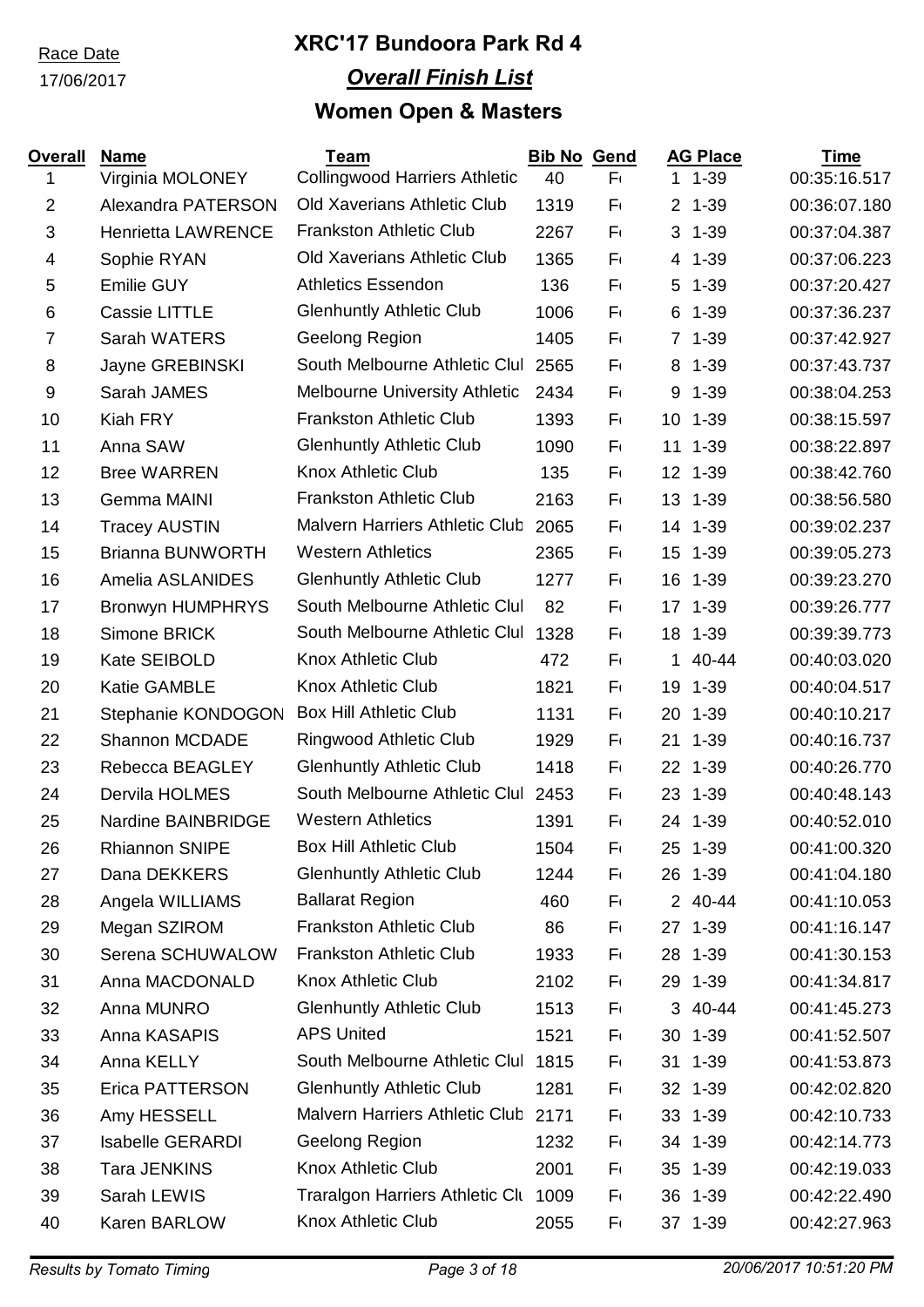#### 17/06/2017

| <b>Overall</b> | <b>Name</b>              | <b>Team</b>                           | <b>Bib No Gend</b> |         |             | <b>AG Place</b> | <b>Time</b>  |
|----------------|--------------------------|---------------------------------------|--------------------|---------|-------------|-----------------|--------------|
| 41             | Sarah LEEMING            | Diamond Valley Athletic Club          | 1247               | $F_{1}$ |             | 38 1-39         | 00:42:28.977 |
| 42             | <b>Bella RICHARDSON</b>  | <b>Knox Athletic Club</b>             | 2322               | $F_{1}$ | 39          | $1 - 39$        | 00:42:38.923 |
| 43             | Veida SOMERVILLE         | Yarra Ranges Athletics                | 2515               | F٢      | 40          | $1 - 39$        | 00:42:43.380 |
| 44             | <b>Stacey BULGER</b>     | <b>Glenhuntly Athletic Club</b>       | 2632               | $F_{1}$ | 41          | $1 - 39$        | 00:42:46.523 |
| 45             | Amelia GRIFFITH          | <b>Coburg Harriers Athletic Club</b>  | 1732               | $F_{1}$ |             | 42 1-39         | 00:42:50.027 |
| 46             | Niamh O'REILLY           | <b>Athletics Waverley</b>             | 481                | F٢      | $\mathbf 1$ | 45-49           | 00:42:54.133 |
| 47             | Michelle HAWKES          | <b>Ballarat Region</b>                | 527                | F١      |             | 4 40-44         | 00:42:59.003 |
| 48             | <b>Jessica CAMPBELL</b>  | Diamond Valley Athletic Club          | 1701               | F٢      | 43          | $1 - 39$        | 00:43:06.703 |
| 49             | <b>Erin RAYNER</b>       | <b>Athletics Essendon</b>             | 1974               | $F_{1}$ | 44          | $1 - 39$        | 00:43:10.153 |
| 50             | Pia HUNTER               | <b>Box Hill Athletic Club</b>         | 512                | $F_{1}$ |             | 1 50-54         | 00:43:12.993 |
| 51             | Fiona HOBBS              | <b>Knox Athletic Club</b>             | 1619               | $F_{1}$ | 45          | $1 - 39$        | 00:43:21.927 |
| 52             | Selam GIFFORD            | <b>Frankston Athletic Club</b>        | 2184               | $F_{1}$ |             | 46 1-39         | 00:43:24.340 |
| 53             | <b>Judith MAY</b>        | <b>Yarra Ranges Athletics</b>         | 2046               | $F_{1}$ |             | 2 45-49         | 00:43:27.170 |
| 54             | Lisa DICK                | <b>Melbourne University Athletic</b>  | 2617               | $F_{1}$ |             | 3 45-49         | 00:43:28.527 |
| 55             | <b>Charlotte HART</b>    | <b>Knox Athletic Club</b>             | 2073               | $F_{1}$ | 47          | $1 - 39$        | 00:43:39.153 |
| 56             | <b>Kelsey WALTON</b>     | <b>Frankston Athletic Club</b>        | 1787               | $F_{1}$ | 48          | $1 - 39$        | 00:43:44.443 |
| 57             | <b>Ruby TURNER</b>       | <b>Melbourne University Athletic</b>  | 1661               | F١      | 49          | $1 - 39$        | 00:43:44.650 |
| 58             | Belinda BOZIN            | <b>Williamstown Athletic Club</b>     | 2380               | $F_{1}$ | 50          | $1 - 39$        | 00:43:47.087 |
| 59             | <b>Kirstin BULL</b>      | South Melbourne Athletic Clul         | 34                 | $F_{1}$ |             | 51 1-39         | 00:43:51.940 |
| 60             | <b>Bridget WETHERALL</b> | <b>Glenhuntly Athletic Club</b>       | 1615               | $F_{1}$ |             | 5 40-44         | 00:43:55.997 |
| 61             | <b>Stephanie THOMAS</b>  | <b>Western Athletics</b>              | 1459               | $F_{1}$ |             | 6 40-44         | 00:44:11.033 |
| 62             | <b>Cheryl MARTIN</b>     | <b>APS United</b>                     | 1083               | $F_{1}$ |             | 52 1-39         | 00:44:21.560 |
| 63             | Michelle JELLEFF         | <b>Malvern Harriers Athletic Club</b> | 1643               | $F_{1}$ |             | 2 50-54         | 00:44:24.417 |
| 64             | <b>Claire BROADWAY</b>   | South Melbourne Athletic Clul         | 2501               | $F_{1}$ | 53          | $1 - 39$        | 00:44:27.777 |
| 65             | <b>Hannah COSSINS</b>    | <b>Old Xaverians Athletic Club</b>    | 1969               | $F_{1}$ | 54          | $1 - 39$        | 00:44:29.777 |
| 66             | <b>Alice WILKINSON</b>   | <b>Bendigo Region</b>                 | 2483               | $F_{1}$ |             | 55 1-39         | 00:44:35.150 |
| 67             | <b>Eilidh GRIGG</b>      | Malvern Harriers Athletic Club 2031   |                    | F١      |             | 56 1-39         | 00:44:37.537 |
| 68             | Emma BROWN               | Keilor St Bernards Athletic Clu 1242  |                    | F١      |             | 57 1-39         | 00:44:42.453 |
| 69             | <b>Beata JANETZKI</b>    | Old Xaverians Athletic Club           | 2222               | F١      |             | 58 1-39         | 00:44:45.510 |
| 70             | Freya HIK                | <b>Melbourne University Athletic</b>  | 2675               | F١      |             | 59 1-39         | 00:44:48.750 |
| 71             | Maryann MURRAY           | Diamond Valley Athletic Club          | 1195               | F١      |             | 4 45-49         | 00:44:50.773 |
| 72             | Louise SHAW              | <b>Mentone Athletic Club</b>          | 1115               | F١      |             | 7 40-44         | 00:45:00.027 |
| 73             | Debra NEIL               | Mornington Peninsula Athletic         | 1745               | F١      |             | 8 40-44         | 00:45:04.790 |
| 74             | <b>Elizabeth BELL</b>    | Keilor St Bernards Athletic Clu       | 2044               | F١      |             | 5 45-49         | 00:45:06.527 |
| 75             | <b>Julie MANNING</b>     | Old Xaverians Athletic Club           | 1043               | F١      | 60          | $1 - 39$        | 00:45:08.033 |
| 76             | <b>Courtney PARKER</b>   | <b>Ballarat Region</b>                | 1949               | F١      |             | 61 1-39         | 00:45:08.233 |
| 77             | <b>Eloise THOMPSON</b>   | <b>Athletics Nunawading</b>           | 1123               | F١      | 62          | $1 - 39$        | 00:45:16.777 |
| 78             | Katie WARD               | <b>Collingwood Harriers Athletic</b>  | 1379               | F١      |             | 63 1-39         | 00:45:24.267 |
| 79             | <b>Tessa GEORGE</b>      | <b>Glenhuntly Athletic Club</b>       | 1134               | F١      |             | 64 1-39         | 00:45:27.920 |
| 80             | Maria ABFALTER           | Keilor St Bernards Athletic Clu       | 1719               | F١      |             | 6 45-49         | 00:45:31.537 |
|                |                          |                                       |                    |         |             |                 |              |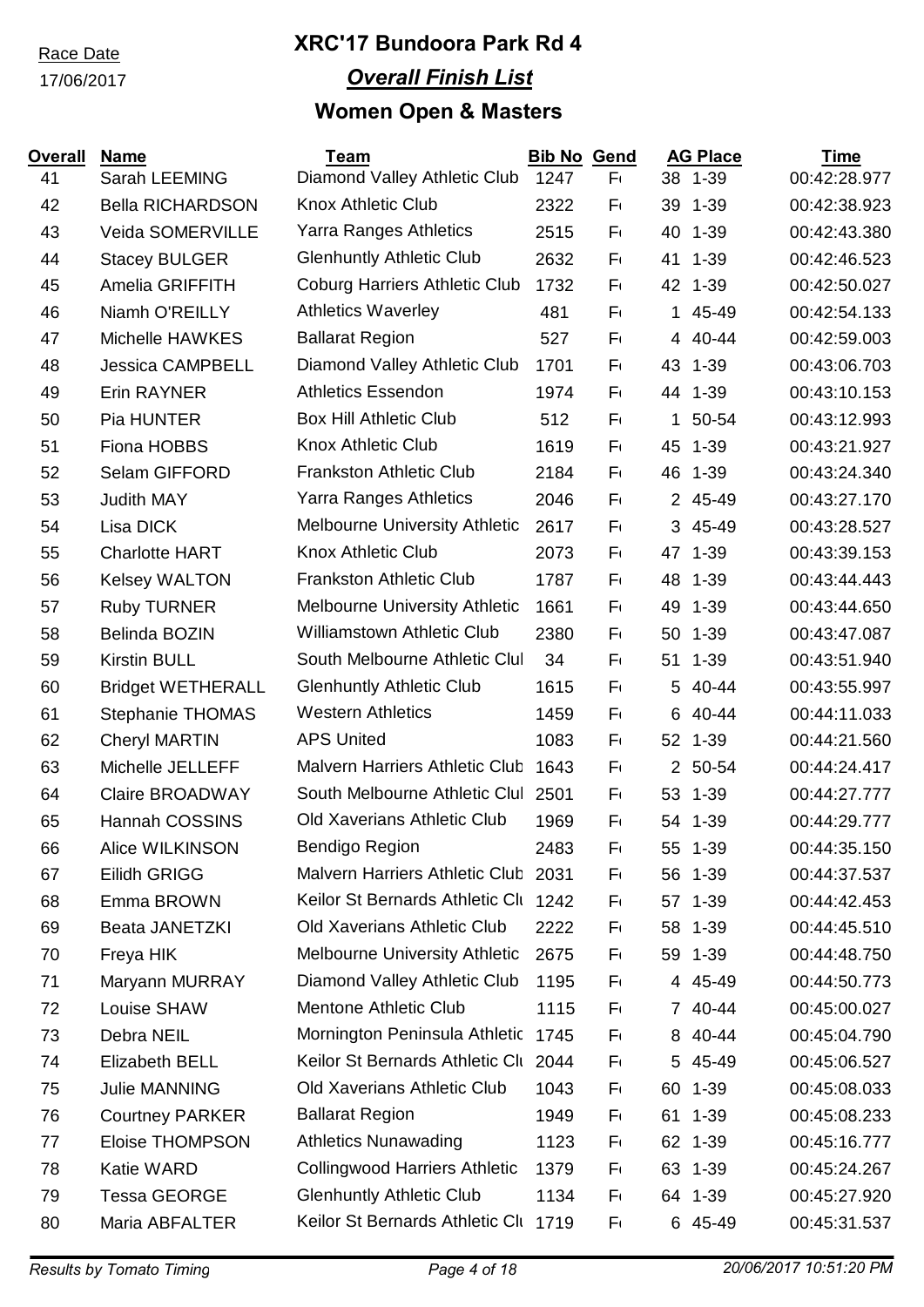### 17/06/2017

| <b>Overall</b><br>81 | <b>Name</b><br>Nicola HAMILTON-MOR | <b>Team</b><br>Victorian Masters Athletic Clul 1220 | <b>Bib No Gend</b> | $F_{1}$ | 65          | <b>AG Place</b><br>$1 - 39$ | <b>Time</b><br>00:45:33.183 |
|----------------------|------------------------------------|-----------------------------------------------------|--------------------|---------|-------------|-----------------------------|-----------------------------|
| 82                   | <b>Kate SLY</b>                    | Traralgon Harriers Athletic Clu 1245                |                    | $F_{1}$ | 66          | $1 - 39$                    | 00:45:34.203                |
| 83                   | <b>Julie AYLWARD</b>               | <b>Mentone Athletic Club</b>                        | 469                | $F_{1}$ | 9           | 40-44                       | 00:45:42.927                |
| 84                   | Margaret FITZGERALD                | Old Xaverians Athletic Club                         | 1546               | $F_{1}$ | $\mathbf 1$ | 55-59                       | 00:45:47.527                |
| 85                   | <b>Tania WARRICK</b>               | <b>Ballarat Region</b>                              | 2395               | $F_{1}$ |             | 7 45-49                     | 00:45:48.203                |
| 86                   | Carolyn HUELL                      | <b>Western Athletics</b>                            | 495                | $F_{1}$ | 3           | 50-54                       | 00:45:50.020                |
| 87                   | Ana Carlota RODRIGUE               | South Melbourne Athletic Clul                       | 1890               | $F_{1}$ |             | 67 1-39                     | 00:45:53.277                |
| 88                   | <b>Sharon RANKIN</b>               | <b>Western Athletics</b>                            | 1191               | $F_{1}$ | 8           | 45-49                       | 00:46:07.057                |
| 89                   | Rebecca KIRKHAM                    | <b>Glenhuntly Athletic Club</b>                     | 1080               | Fι      | 68          | $1 - 39$                    | 00:46:08.477                |
| 90                   | Sally LIM                          | <b>Athletics Waverley</b>                           | 2041               | $F_{1}$ | 9           | 45-49                       | 00:46:14.977                |
| 91                   | <b>Kate MILNES</b>                 | <b>Williamstown Athletic Club</b>                   | 1873               | F١      | 69          | $1 - 39$                    | 00:46:22.287                |
| 92                   | Sally MORRISON                     | <b>Mentone Athletic Club</b>                        | 1495               | $F_{1}$ | 10          | 40-44                       | 00:46:30.810                |
| 93                   | Michelle FLANAGAN                  | South Melbourne Athletic Clul                       | 2074               | $F_{1}$ | 70          | $1 - 39$                    | 00:46:35.880                |
| 94                   | <b>Chelsea MORLEY</b>              | <b>Western Athletics</b>                            | 1164               | $F_{1}$ | 11          | 40-44                       | 00:46:45.213                |
| 95                   | Zoe DELANY                         | <b>Collingwood Harriers Athletic</b>                | 1468               | $F_{1}$ | 71          | $1 - 39$                    | 00:46:47.527                |
| 96                   | Merlina HESSION                    | Diamond Valley Athletic Club                        | 1330               | $F_{1}$ | 72          | $1 - 39$                    | 00:46:53.723                |
| 97                   | Erica DRANGSHOLT                   | Victorian Masters Athletic Clul                     | 1532               | $F_{1}$ | 73          | $1 - 39$                    | 00:46:54.737                |
| 98                   | Cassandra COOPER                   |                                                     | 6061               | $F_{1}$ | 74          | $1 - 39$                    | 00:47:00.013                |
| 99                   | <b>Katie RODD</b>                  | South Melbourne Athletic Clul                       | 1676               | F١      | 75          | $1 - 39$                    | 00:47:01.437                |
| 100                  | <b>Chloe ROSENBERG</b>             | <b>Box Hill Athletic Club</b>                       | 2327               | $F_{1}$ | 76          | $1 - 39$                    | 00:47:04.280                |
| 101                  | Rachel JOHNSON                     | <b>Box Hill Athletic Club</b>                       | 1707               | $F_{1}$ |             | 77 1-39                     | 00:47:11.533                |
| 102                  | Amanda LAVEN                       | <b>Yarra Ranges Athletics</b>                       | 2193               | Fι      |             | 12 40-44                    | 00:47:20.557                |
| 103                  | Sahara ATTENBOROU                  | <b>Ballarat Region</b>                              | 6064               | F١      | 78          | $1 - 39$                    | 00:47:27.777                |
| 104                  | Fleur SHAW-JONES                   | <b>Old Xaverians Athletic Club</b>                  | 2047               | F١      | 10          | 45-49                       | 00:47:31.277                |
| 105                  | <b>Heather WHITAKER</b>            | <b>Mentone Athletic Club</b>                        | 1801               | $F_{1}$ | 79          | $1 - 39$                    | 00:47:32.040                |
| 106                  | <b>Alexandra SHINNERS</b>          | <b>Collingwood Harriers Athletic</b>                | 2301               | $F_{1}$ | 80          | $1 - 39$                    | 00:47:37.753                |
| 107                  | <b>Pauline LAWRENCE</b>            | <b>Richmond Harriers Athletic CI</b>                | 1479               | F١      |             | 2 55-59                     | 00:47:37.753                |
| 108                  | Anne LORD                          | <b>Ringwood Athletic Club</b>                       | 1851               | Fι      |             | 3 55-59                     | 00:47:42.790                |
| 109                  | <b>Helen BRYAN</b>                 | <b>Mentone Athletic Club</b>                        | 1658               | Fι      |             | 11 45-49                    | 00:47:50.750                |
| 110                  | <b>Gemma HALL</b>                  | <b>Athletics Nunawading</b>                         | 1716               | $F_{1}$ |             | 81 1-39                     | 00:47:53.277                |
| 111                  | Kate JONES                         | <b>Traralgon Harriers Athletic Clu</b>              | 1023               | Fι      |             | 82 1-39                     | 00:47:57.780                |
| 112                  | Kerryn WALSHE                      | Keilor St Bernards Athletic Clu                     | 1766               | F١      |             | 4 55-59                     | 00:48:13.530                |
| 113                  | <b>Claire WALPOLE</b>              | <b>Glenhuntly Athletic Club</b>                     | 1837               | $F_{1}$ |             | 83 1-39                     | 00:48:18.727                |
| 114                  | Kuniko BOWDEN                      | Mentone Athletic Club                               | 1045               | F١      |             | 4 50-54                     | 00:48:19.750                |
| 115                  | Anne BUCKLEY                       | Victorian Masters Athletic Clul                     | 2370               | Fι      |             | 12 45-49                    | 00:48:31.107                |
| 116                  | <b>Menoly BUTLER</b>               | <b>Collingwood Harriers Athletic</b>                | 1494               | Fι      |             | 84 1-39                     | 00:48:35.977                |
| 117                  | Laura FANNING                      | South Melbourne Athletic Clul                       | 1350               | Fι      |             | 85 1-39                     | 00:48:36.383                |
| 118                  | <b>Alison CHAPMAN</b>              | <b>Collingwood Harriers Athletic</b>                | 1250               | $F_{1}$ |             | 5 50-54                     | 00:48:38.207                |
| 119                  | Alexandra BULL                     | Melbourne University Athletic                       | 1680               | F١      | 86          | $1 - 39$                    | 00:49:13.033                |
| 120                  | Hiromi FUJIWARA                    | <b>Collingwood Harriers Athletic</b>                | 1493               | $F_{1}$ |             | 87 1-39                     | 00:49:25.080                |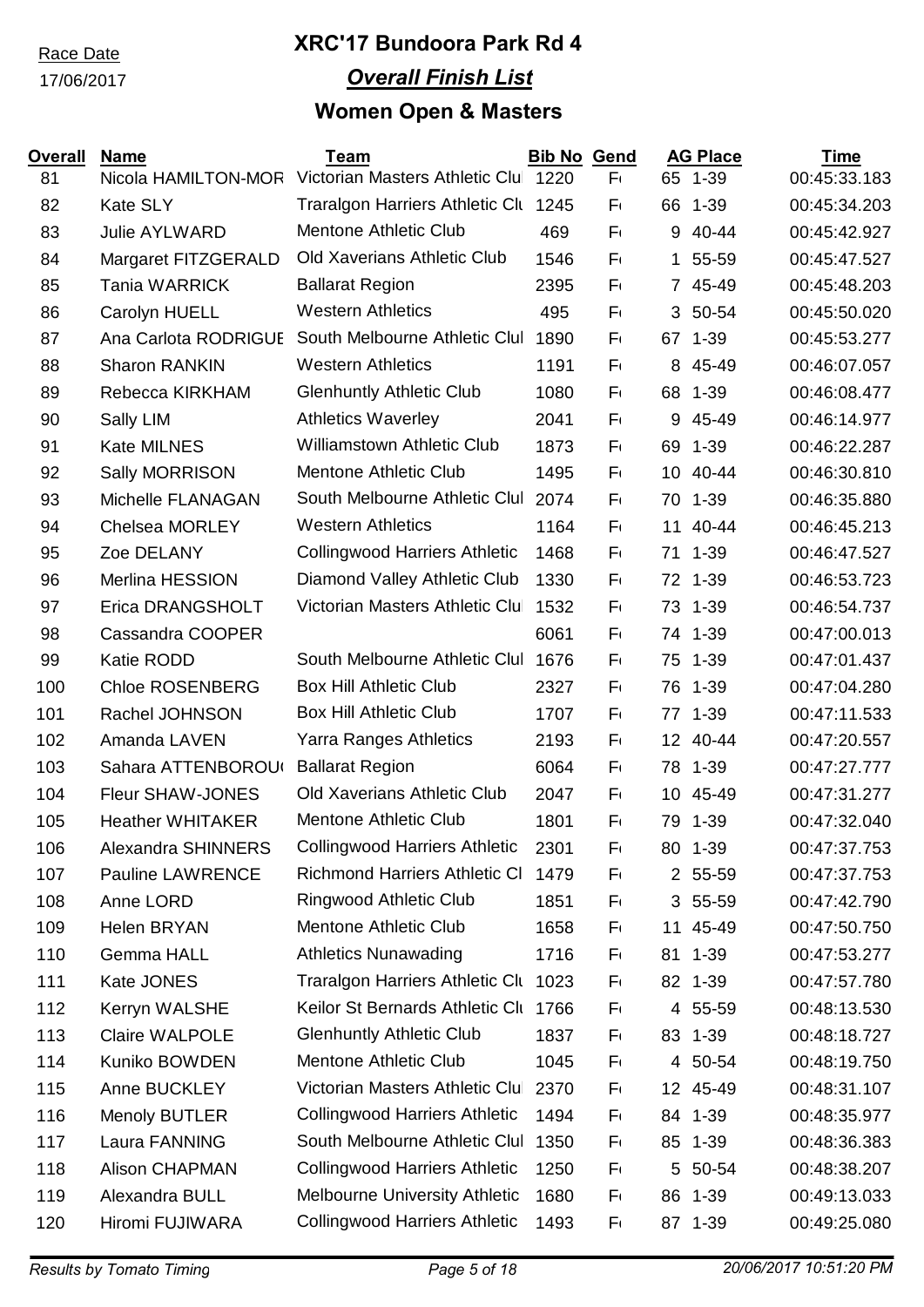### 17/06/2017

| <b>Overall</b><br>121 | <b>Name</b><br>Julie BOYD              | <b>Team</b><br>South Melbourne Athletic Clul | <b>Bib No Gend</b><br>2470 | $F_{1}$ |          | <b>AG Place</b><br>5 55-59 | <b>Time</b><br>00:49:26.287 |
|-----------------------|----------------------------------------|----------------------------------------------|----------------------------|---------|----------|----------------------------|-----------------------------|
| 122                   | <b>Christine WILLIAMS</b>              | <b>Old Xaverians Athletic Club</b>           | 2410                       | $F_{1}$ | 6        | 55-59                      | 00:49:28.957                |
| 123                   | <b>Colleen KELLY</b>                   | Doncaster Athletic Club                      | 1640                       | $F_{1}$ |          | 7 55-59                    | 00:49:30.160                |
| 124                   | <b>Janice MARSTON</b>                  | <b>Athletics Waverley</b>                    | 1508                       | Fι      | 6        | 50-54                      | 00:49:33.623                |
| 125                   | Joanne PRATT                           | Casey Cardinia Athletics                     | 2072                       | $F_{1}$ | 88       | $1 - 39$                   | 00:49:34.783                |
| 126                   | Allyson O'BRIEN                        | <b>Melbourne University Athletic</b>         | 1176                       | $F_1$   | 13       | 40-44                      | 00:49:37.480                |
|                       | Samantha BROWN                         | South Melbourne Athletic Clul                | 1304                       | $F_1$   |          | $1 - 39$                   | 00:50:16.433                |
| 127<br>128            |                                        | <b>Collingwood Harriers Athletic</b>         | 2106                       | $F_1$   | 89       | 45-49                      |                             |
|                       | <b>Bronwyn HILL</b><br>Janice DE VRIES | <b>APS United</b>                            | 6068                       |         | 13<br>14 | 40-44                      | 00:50:24.530                |
| 129                   |                                        |                                              |                            | Fι      |          |                            | 00:50:29.230                |
| 130                   | <b>Carine MCGINNITY</b>                | <b>Collingwood Harriers Athletic</b>         | 2581                       | $F_1$   | 90       | $1 - 39$                   | 00:50:38.787                |
| 131                   | Anna PETRAKOS                          | <b>Mentone Athletic Club</b>                 | 1551                       | $F_1$   | 91       | $1 - 39$                   | 00:50:52.367                |
| 132                   | <b>Susan HINCKFUSS</b>                 | <b>Old Xaverians Athletic Club</b>           | 2010                       | $F_1$   | 15       | 40-44                      | 00:51:09.423                |
| 133                   | Milly WANG                             | <b>Williamstown Athletic Club</b>            | 1728                       | $F_1$   | 92       | $1 - 39$                   | 00:51:11.247                |
| 134                   | Lisa GUNN                              | <b>Athletics Essendon</b>                    | 1137                       | $F_1$   | 16       | 40-44                      | 00:51:11.447                |
| 135                   | Julia HOSFORD                          | <b>Athletics Nunawading</b>                  | 1259                       | $F_1$   | 93       | $1 - 39$                   | 00:51:13.783                |
| 136                   | Caitlin HARRISON                       | <b>Box Hill Athletic Club</b>                | 1644                       | $F_{1}$ | 94       | $1 - 39$                   | 00:51:14.503                |
| 137                   | <b>Alice ENTER</b>                     | <b>Glenhuntly Athletic Club</b>              | 1791                       | $F_1$   | 95       | $1 - 39$                   | 00:51:19.533                |
| 138                   | <b>Ciara GREENE</b>                    | <b>Glenhuntly Athletic Club</b>              | 2553                       | $F_{1}$ | 96       | $1 - 39$                   | 00:51:35.390                |
| 139                   | Carlina BLACK                          | <b>Collingwood Harriers Athletic</b>         | 1512                       | $F_{1}$ |          | 17 40-44                   | 00:51:37.787                |
| 140                   | Philippa MORRIS                        | <b>Coburg Harriers Athletic Club</b>         | 1761                       | $F_{1}$ |          | 97 1-39                    | 00:51:42.037                |
| 141                   | <b>Elizabeth HOLST</b>                 | <b>Athletics Waverley</b>                    | 2037                       | $F_1$   | 98       | $1 - 39$                   | 00:51:55.680                |
| 142                   | <b>Nannerl EASTON</b>                  | <b>Ballarat Region</b>                       | 2583                       | $F_{1}$ | 99       | $1 - 39$                   | 00:52:07.543                |
| 143                   | Adina MORROW                           | <b>Preston Athletic Club</b>                 | 2499                       | $F_{1}$ | 100      | $1 - 39$                   | 00:52:08.247                |
| 144                   | <b>Tamami HOLMES</b>                   | <b>APS United</b>                            | 1651                       | Fι      | 8        | 55-59                      | 00:52:14.337                |
| 145                   | Sarah HILBORN                          | <b>Glenhuntly Athletic Club</b>              | 1691                       | $F_1$   | 101      | $1 - 39$                   | 00:52:17.787                |
| 146                   | Penny TOWNSHEND                        | Old Xaverians Athletic Club                  | 2022                       | $F_{1}$ |          | 102 1-39                   | 00:52:20.030                |
| 147                   | <b>Christine O'HALLORAN</b>            | <b>Ballarat Region</b>                       | 535                        | $F_{1}$ |          | 9 55-59                    | 00:52:21.477                |
| 148                   | <b>Alexis SKETCHLEY</b>                | <b>Yarra Ranges Athletics</b>                | 2461                       | F١      |          | 103 1-39                   | 00:52:25.097                |
| 149                   | Kristy MAHONEY                         | <b>Coburg Harriers Athletic Club</b>         | 1909                       | F١      |          | 104 1-39                   | 00:53:08.507                |
| 150                   | <b>Yuriria ALMARAZ</b>                 | <b>Athletics Essendon</b>                    | 2202                       | $F_1$   |          | 18 40-44                   | 00:53:24.940                |
| 151                   | <b>Kim NANSCAWEN</b>                   | <b>Glenhuntly Athletic Club</b>              | 1071                       | F١      |          | 7 50-54                    | 00:53:37.287                |
| 152                   | Tania KAPETANOVIC                      | Keilor St Bernards Athletic Clu              | 1474                       | F١      |          | 14 45-49                   | 00:54:07.533                |
| 153                   | Michelle SAWYER                        | <b>Traralgon Harriers Athletic Clu</b>       | 1285                       | F٢      |          | 105 1-39                   | 00:54:10.000                |
| 154                   | Carolyn FOX                            | <b>Box Hill Athletic Club</b>                | 1863                       | F١      |          | 15 45-49                   | 00:54:12.790                |
| 155                   | Carmel QUIRK                           | Victorian Masters Athletic Clul              | 2223                       | F١      | 10       | 55-59                      | 00:54:19.507                |
| 156                   | Angela RUZZENE                         | <b>Coburg Harriers Athletic Club</b>         | 1273                       | F١      | 19       | 40-44                      | 00:55:01.717                |
| 157                   | Sue MCCALL                             | <b>Yarra Ranges Athletics</b>                | 2522                       | F١      | 16       | 45-49                      | 00:55:17.540                |
| 158                   | Caitlyn BROBERG                        | Diamond Valley Athletic Club                 | 1938                       | $F_{1}$ |          | 106 1-39                   | 00:55:44.290                |
| 159                   | <b>Helen RAINEY</b>                    | <b>Glenhuntly Athletic Club</b>              | 1226                       | $F_{1}$ |          | 17 45-49                   | 00:55:50.603                |
| 160                   | Erika BEDYN                            | Yarra Ranges Athletics                       | 2016                       | Fι      |          | 8 50-54                    | 00:55:59.040                |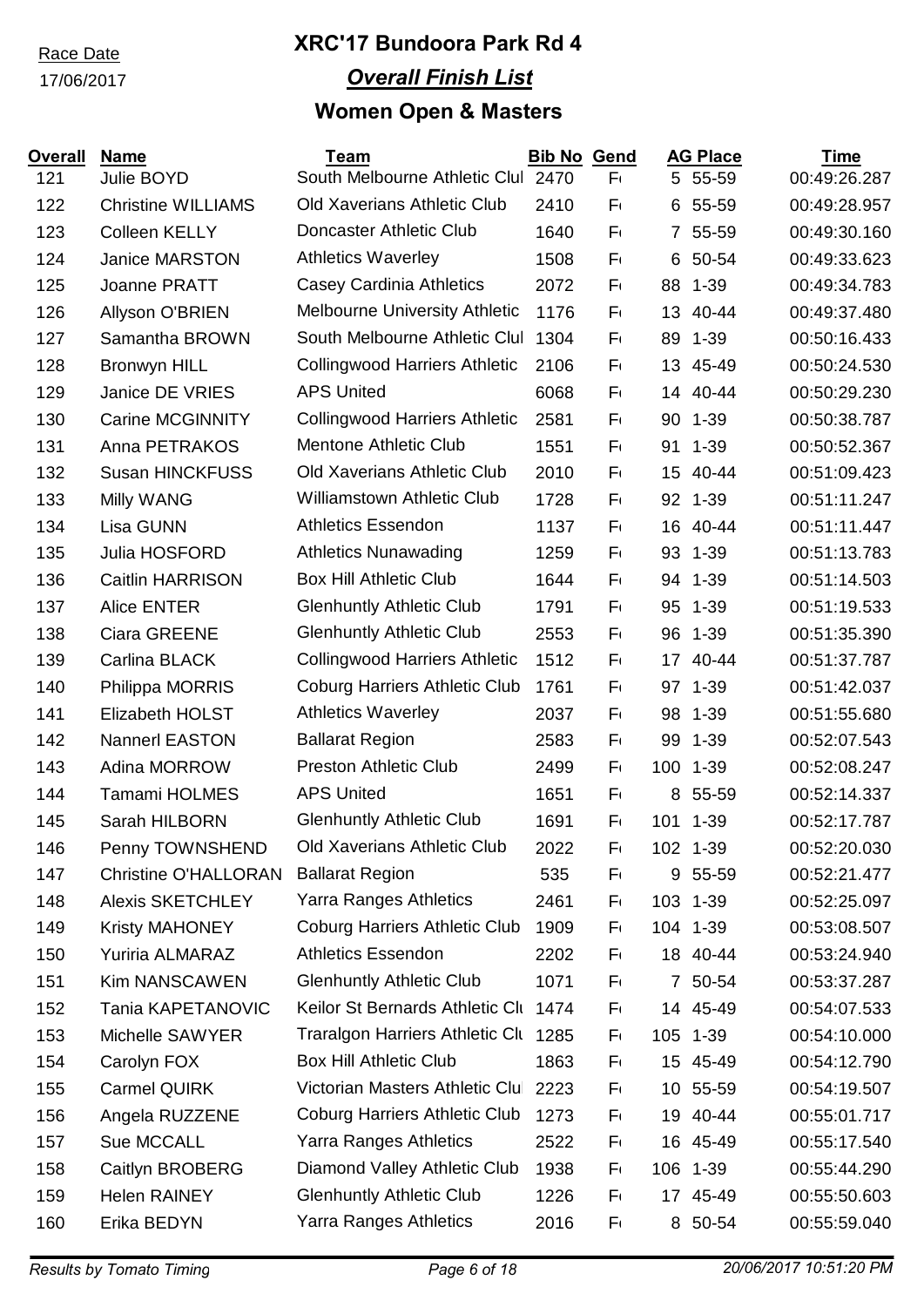### 17/06/2017

| <b>Overall</b> | <b>Name</b>               | <b>Team</b>                            | <b>Bib No Gend</b> |         |     | <b>AG Place</b> | <b>Time</b>  |
|----------------|---------------------------|----------------------------------------|--------------------|---------|-----|-----------------|--------------|
| 161            | <b>Kim FERNANDES</b>      | <b>Mentone Athletic Club</b>           | 1527               | $F_{1}$ |     | 18 45-49        | 00:56:16.977 |
| 162            | Kathryn GAWTHORN          | Diamond Valley Athletic Club           | 1408               | Fι      | 20  | 40-44           | 00:56:27.123 |
| 163            | Anna BEARZI               | <b>Williamstown Athletic Club</b>      | 1779               | $F_{1}$ |     | 9 50-54         | 00:56:30.287 |
| 164            | <b>Wendy RICHARDSON</b>   | <b>Collingwood Harriers Athletic</b>   | 1329               | F١      | 21  | 40-44           | 00:56:37.877 |
| 165            | Kaitlyn HERMANN           |                                        | 6067               | F١      |     | 107 1-39        | 00:56:44.990 |
| 166            | Michelle QUAN             | Ringwood Athletic Club                 | 2674               | $F_{1}$ | 19  | 45-49           | 00:56:49.437 |
| 167            | <b>Angeline DIAMENTE</b>  | <b>Traralgon Harriers Athletic Clu</b> | 1204               | Fι      | 108 | $1 - 39$        | 00:56:52.480 |
| 168            | Joanne FRANCKEN           | <b>Western Athletics</b>               | 1340               | F١      | 22  | 40-44           | 00:57:01.040 |
| 169            | <b>Clare HOLST</b>        | <b>Athletics Waverley</b>              | 1727               | F١      |     | 109 1-39        | 00:57:06.813 |
| 170            | <b>Aylie SPENCE</b>       | <b>Athletics Essendon</b>              | 1543               | F١      |     | 110 1-39        | 00:57:24.543 |
| 171            | <b>Elizabeth GOSPER</b>   | <b>Old Xaverians Athletic Club</b>     | 2677               | $F_{1}$ |     | 11 55-59        | 00:57:30.290 |
| 172            | Janice HODGART            | <b>Western Athletics</b>               | 1027               | F١      |     | 10 50-54        | 00:57:33.043 |
| 173            | <b>Catherine MATTHEWS</b> | Keilor St Bernards Athletic Clu        | 1483               | F١      | 11  | 50-54           | 00:58:04.683 |
| 174            | Lynn BULLOCK              | <b>Glenhuntly Athletic Club</b>        | 1022               | Fι      | 20  | 45-49           | 00:58:50.543 |
| 175            | <b>Emily STOKES</b>       | <b>Athletics Waverley</b>              | 2084               | Fι      |     | 111 1-39        | 00:58:59.043 |
| 176            | <b>Rhiannon YATES</b>     | <b>Mentone Athletic Club</b>           | 2456               | Fι      |     | 112 1-39        | 00:59:24.543 |
| 177            | Laura DIGREGORIO          | Yarra Ranges Athletics                 | 1639               | F١      |     | 21 45-49        | 00:59:39.237 |
| 178            | <b>Coral FARR</b>         | Ringwood Athletic Club                 | 2346               | F١      |     | 12 50-54        | 00:59:45.730 |
| 179            | <b>Chloe TURNER</b>       | <b>Old Xaverians Athletic Club</b>     | 2664               | $F_{1}$ |     | 113 1-39        | 00:59:56.053 |
| 180            | <b>Alison WHITER</b>      | <b>Traralgon Harriers Athletic Clu</b> | 6063               | $F_{1}$ |     | 114 1-39        | 01:00:33.187 |
| 181            | <b>Victoria HARITOS</b>   | <b>Coburg Harriers Athletic Club</b>   | 1939               | $F_{1}$ |     | 12 55-59        | 01:01:00.047 |
| 182            | <b>Beck MITCHELL</b>      | <b>Box Hill Athletic Club</b>          | 2198               | F١      |     | 115 1-39        | 01:01:07.047 |
| 183            | Paulina MIKULIC           | <b>Athletics Nunawading</b>            | 2154               | $F_{1}$ |     | 116 1-39        | 01:01:21.293 |
| 184            | <b>Tracy MCGOUGHAN</b>    | Keilor St Bernards Athletic Clu        | 1296               | F١      |     | 13 50-54        | 01:02:20.940 |
| 185            | Jacqueline MITCHELL       | <b>Athletics Waverley</b>              | 2415               | F١      |     | 14 50-54        | 01:02:22.157 |
| 186            | Laura SALAMITO            | Keilor St Bernards Athletic Clt 1499   |                    | Fι      |     | 117 1-39        | 01:03:20.550 |
| 187            | Evelyn KUYS               | <b>Knox Athletic Club</b>              | 1857               | F١      |     | 1 60-99         | 01:03:34.603 |
| 188            | <b>Jay WRIGHT</b>         | Malvern Harriers Athletic Club         | 1898               | F١      |     | 13 55-59        | 01:04:20.057 |
| 189            | Andrea DRAPER             | Victorian Masters Athletic Clul 2685   |                    | Fι      |     | 23 40-44        | 01:04:34.553 |
| 190            | <b>Jeanne BRYAN</b>       | <b>Mentone Athletic Club</b>           | 1571               | F١      |     | 2 60-99         | 01:04:37.800 |
| 191            | Megan PRATT               | <b>Casey Cardinia Athletics</b>        | 2139               | Fι      |     | 118 1-39        | 01:08:55.303 |
| 192            | Linda BLACK               | Victorian Masters Athletic Clul        | 2360               | Fι      |     | 15 50-54        | 01:10:17.463 |
| 193            | Simone ALBISTON           | <b>Athletics Waverley</b>              | 1838               | Fι      |     | 16 50-54        | 01:11:11.803 |
| 194            | Pauline PAINE             | <b>Knox Athletic Club</b>              | 1859               | F١      |     | 119 1-39        | 01:11:36.307 |
| 195            | Kathy GREEN               | <b>Ringwood Athletic Club</b>          | 1696               | F١      |     | 14 55-59        | 01:12:44.167 |
| 196            | <b>Annabel YOUNG</b>      | Knox Athletic Club                     | 1923               | F١      |     | 22 45-49        | 01:13:28.563 |
| 197            | Debbie CANAL              | <b>Coburg Harriers Athletic Club</b>   | 1993               | F١      |     | 15 55-59        | 01:13:38.927 |
| 198            | Jessica NEWTON            | <b>Collingwood Harriers Athletic</b>   | 1709               | F١      |     | 120 1-39        | 01:17:01.813 |
| 199            | <b>Krystal KUNIG</b>      | Keilor St Bernards Athletic Clu 1889   |                    | F١      |     | 121 1-39        | 01:19:48.437 |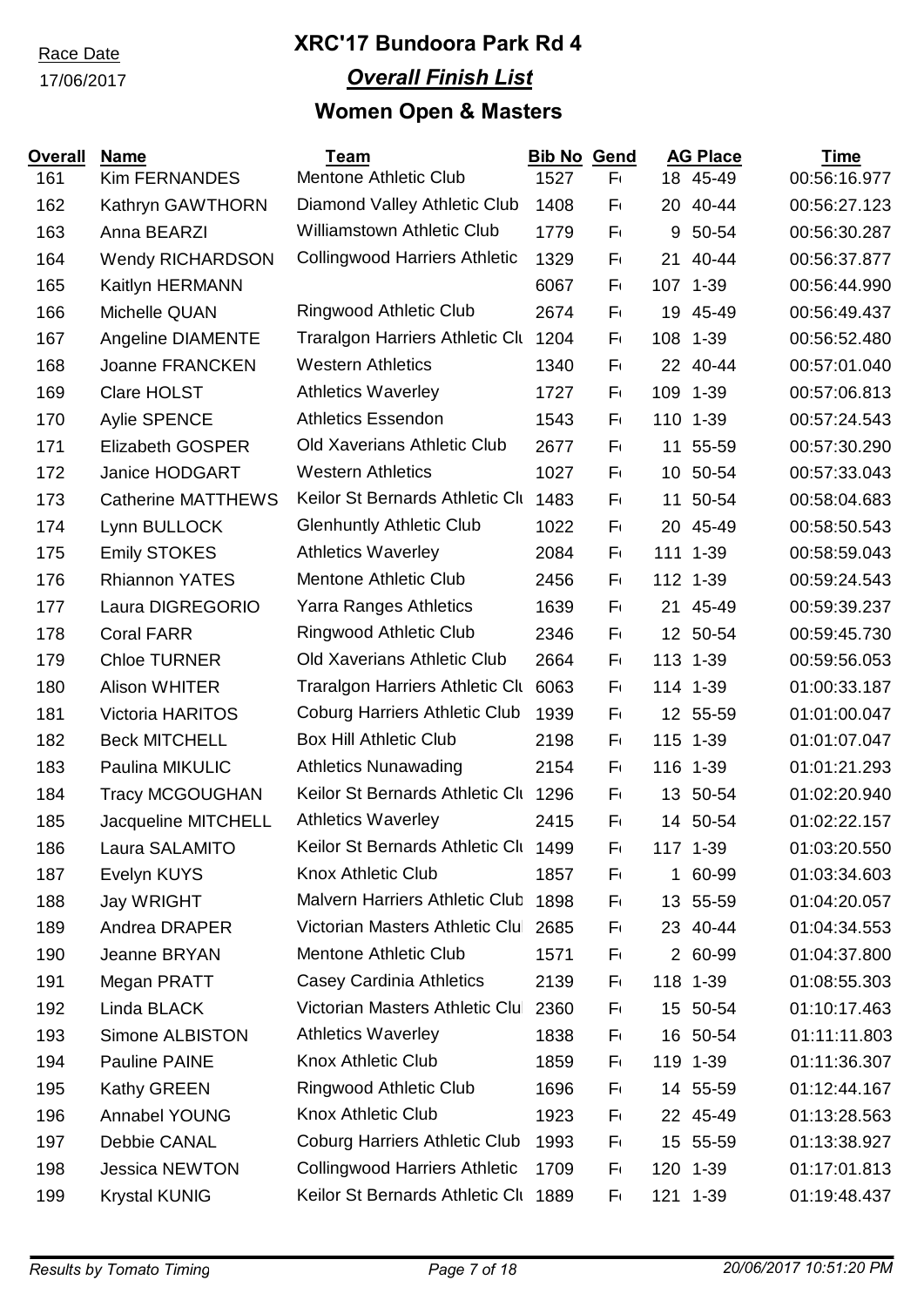#### 17/06/2017

| <b>Overall</b> | <b>Name</b>               | <b>Team</b>                          | <b>Bib No</b> | <b>Gend</b> | <b>AG Place</b>            | <u>Time</u>  |
|----------------|---------------------------|--------------------------------------|---------------|-------------|----------------------------|--------------|
| 1              | <b>Andrew BUCHANAN</b>    | Bendigo Region                       | 44            | M           | $11 - 39$                  | 00:31:01.793 |
| $\overline{2}$ | <b>Harry SMITHERS</b>     | Geelong Region                       | 1110          | M           | $1 - 39$<br>$\overline{2}$ | 00:31:26.337 |
| $\mathbf{3}$   | <b>Matthew CLARKE</b>     | <b>Old Xaverians Athletic Club</b>   | 2219          | M           | $3 - 1 - 39$               | 00:31:37.497 |
| 4              | <b>Toby RAYNER</b>        | <b>Glenhuntly Athletic Club</b>      | 79            | M           | 4 1-39                     | 00:31:53.577 |
| $\sqrt{5}$     | Tom FAWTHORPE             | Ringwood Athletic Club               | 1586          | M           | 5<br>$1 - 39$              | 00:32:00.577 |
| 6              | Matthew JOHNSEN           | Doncaster Athletic Club              | 1053          | M           | 6<br>$1 - 39$              | 00:32:04.530 |
| $\overline{7}$ | <b>William POTTER</b>     | <b>Box Hill Athletic Club</b>        | 1754          | M           | $\overline{7}$<br>$1 - 39$ | 00:32:08.727 |
| 8              | <b>Martin MASHFORD</b>    | <b>Melbourne University Athletic</b> | 2656          | M           | 8<br>$1 - 39$              | 00:32:12.797 |
| $9\,$          | <b>Thomas HYNES</b>       | <b>Ballarat Region</b>               | 1549          | M           | 9<br>$1 - 39$              | 00:32:13.410 |
| 10             | <b>Stephen DINNEEN</b>    | <b>Box Hill Athletic Club</b>        | 85            | M           | 10 1-39                    | 00:32:18.063 |
| 11             | Nathan PERCY              | <b>Knox Athletic Club</b>            | 131           | M           | 11<br>$1 - 39$             | 00:32:20.580 |
| 12             | <b>Ben KELLY</b>          | <b>Glenhuntly Athletic Club</b>      | 1875          | M           | 12 1-39                    | 00:32:23.000 |
| 13             | <b>Benjamin ASHKETTLE</b> | Doncaster Athletic Club              | 1913          | M           | 13<br>$1 - 39$             | 00:32:25.767 |
| 14             | Ryan GEARD                | <b>Western Athletics</b>             | 2398          | M           | 14<br>$1 - 39$             | 00:32:30.000 |
| 15             | Zac NEWMAN                | <b>Melbourne University Athletic</b> | 80            | M           | 15<br>$1 - 39$             | 00:32:36.080 |
| 16             | Nicholas BAGGOTT          | <b>Box Hill Athletic Club</b>        | 1914          | M           | 16<br>$1 - 39$             | 00:32:37.137 |
| 17             | Liam CASHIN               | <b>Western Athletics</b>             | 130           | M           | 17 1-39                    | 00:32:41.437 |
| 18             | <b>Callum DRAKE</b>       | <b>Western Athletics</b>             | 1208          | M           | 18<br>$1 - 39$             | 00:32:45.037 |
| 19             | Anthony ALOISIO           | <b>Richmond Harriers Athletic CI</b> | 1516          | M           | 19 1-39                    | 00:32:47.667 |
| 20             | <b>Adrian MCLEAN</b>      | <b>Athletics Nunawading</b>          | 1899          | M           | 20<br>$1 - 39$             | 00:32:55.577 |
| 21             | Michael MARANTELLI        | <b>Athletics Essendon</b>            | 2119          | M           | 21<br>$1 - 39$             | 00:32:59.037 |
| 22             | Lachlan CONNELL           | <b>St Stephens Harriers Athletic</b> | 2606          | M           | 22<br>$1 - 39$             | 00:33:02.077 |
| 23             | Michael MIRINDI           | <b>Western Athletics</b>             | 1786          | M           | 23<br>$1 - 39$             | 00:33:03.577 |
| 24             | Michael WHITEHEAD         | <b>Collingwood Harriers Athletic</b> | 1642          | M           | 24 1-39                    | 00:33:05.123 |
| 25             | Mitchell DYER             | <b>Box Hill Athletic Club</b>        | 2639          | M           | 25 1-39                    | 00:33:08.570 |
| 26             | Jamie WAGSTAFF            | <b>St Stephens Harriers Athletic</b> | 2525          | M           | 26<br>$1 - 39$             | 00:33:09.813 |
| 27             | <b>Frankie CONWAY</b>     | <b>Melbourne University Athletic</b> | 1960          | M           | 27 1-39                    | 00:33:10.587 |
| 28             | James O'CONNELL           | <b>Box Hill Athletic Club</b>        | 1717          | M           | 28<br>$1 - 39$             | 00:33:14.667 |
| 29             | <b>Thomas THORPE</b>      | <b>St Stephens Harriers Athletic</b> | 2240          | M           | 29<br>$1 - 39$             | 00:33:18.547 |
| 30             | Dane VERWEY               | <b>Frankston Athletic Club</b>       | 2602          | M           | 30<br>$1 - 39$             | 00:33:20.560 |
| 31             | Samuel QUIRK              | <b>St Stephens Harriers Athletic</b> | 1128          | M           | $1 - 39$<br>31             | 00:33:23.183 |
| 32             | Andre WARING              | <b>Box Hill Athletic Club</b>        | 1876          | M           | 32 1-39                    | 00:33:25.087 |
| 33             | Peter KERR                | Geelong Region                       | 2242          | M           | 33 1-39                    | 00:33:26.080 |
| 34             | <b>Hugh MCCARTHY</b>      | <b>Collingwood Harriers Athletic</b> | 6071          | M           | 34 1-39                    | 00:33:26.823 |
| 35             | Michael KERNAHAN          | <b>Mentone Athletic Club</b>         | 1807          | M           | $1 - 39$<br>35             | 00:33:29.830 |
| 36             | Jai EDMONDS               | <b>Collingwood Harriers Athletic</b> | 1194          | M           | 36 1-39                    | 00:33:32.577 |
| 37             | John PORTWOOD             | Doncaster Athletic Club              | 132           | M           | 37 1-39                    | 00:33:34.557 |
| 38             | David FRIEND              | Knox Athletic Club                   | 2408          | M           | 38<br>$1 - 39$             | 00:33:41.063 |
| 39             | Dion FINOCCHIARO          | <b>Mentone Athletic Club</b>         | 89            | M           | 39 1-39                    | 00:33:42.837 |
| 40             | Tom VERNON                | <b>Athletics Essendon</b>            | 1086          | M           | 40 1-39                    | 00:33:44.270 |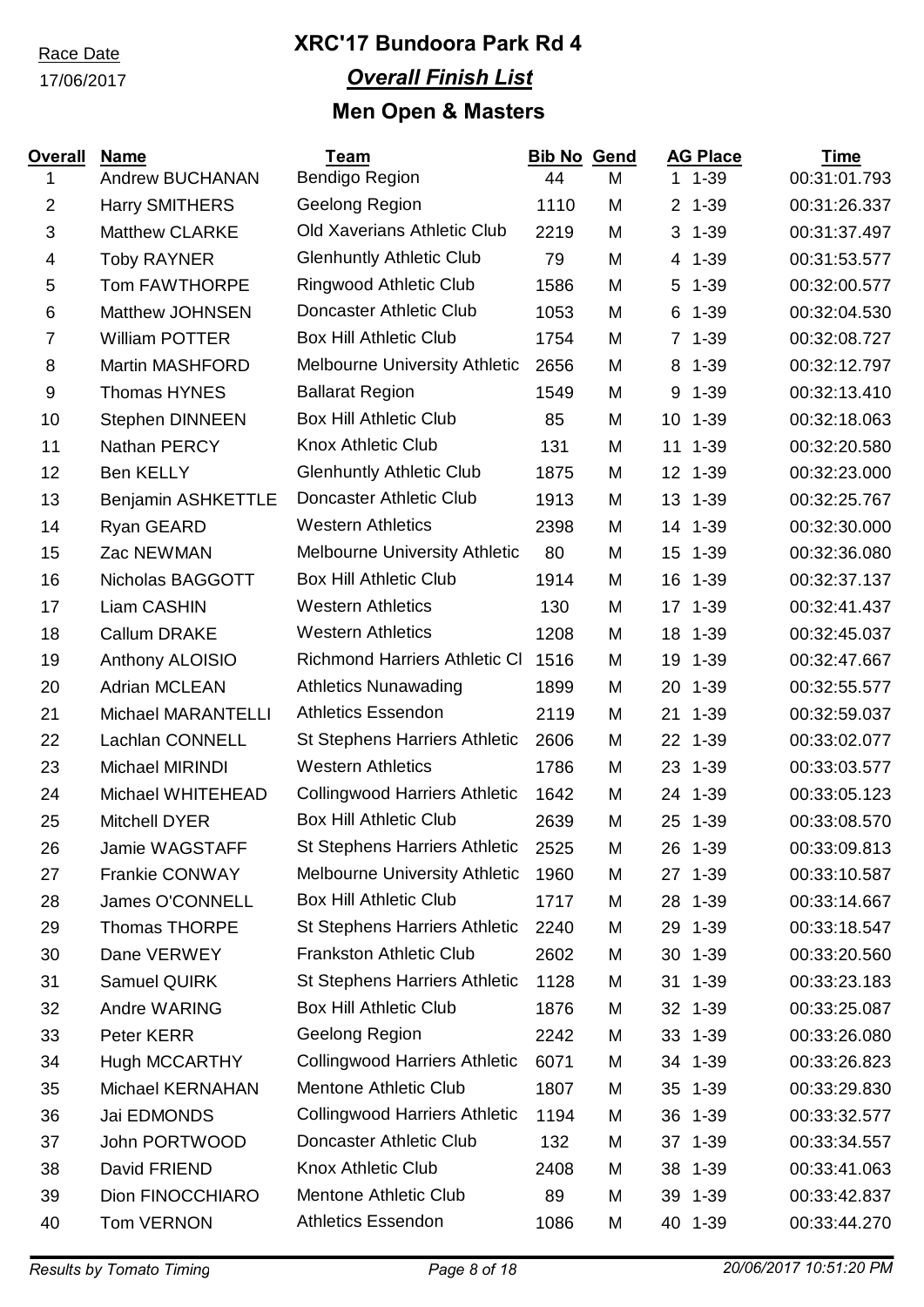17/06/2017

| <b>Chris O'NEILL</b><br><b>Melbourne University Athletic</b><br>1100<br>41 1-39<br>00:33:45.307<br>41<br>M<br>Lachlan ASPINALL<br><b>St Stephens Harriers Athletic</b><br>00:33:46.827<br>42<br>2040<br>M<br>42<br>$1 - 39$<br>43<br>Geelong Region<br><b>Mitchell THOMPSON</b><br>2670<br>M<br>43<br>$1 - 39$<br>00:33:49.583<br><b>Frankston Athletic Club</b><br>44<br><b>Scott VANCE</b><br>2091<br>M<br>44<br>$1 - 39$<br>00:33:49.997<br><b>Box Hill Athletic Club</b><br>45<br><b>Oscar ROBINSON</b><br>2339<br>45<br>$1 - 39$<br>00:33:55.467<br>M<br><b>Box Hill Athletic Club</b><br>46<br>Daniel CLARK<br>00:33:59.727<br>2710<br>M<br>46<br>$1 - 39$<br><b>Box Hill Athletic Club</b><br>Peter GREEN<br>47<br>2201<br>M<br>47<br>$1 - 39$<br>00:34:01.553<br><b>Box Hill Athletic Club</b><br><b>Klarie MCINTYRE</b><br>48<br>2005<br>48<br>$1 - 39$<br>00:34:08.043<br>M<br>Jamie COOK<br><b>Glenhuntly Athletic Club</b><br>00:34:26.307<br>49<br>299<br>49<br>$1 - 39$<br>M<br><b>Collingwood Harriers Athletic</b><br>50<br>Liam DELANY<br>476<br>40-44<br>00:34:31.337<br>M<br>1.<br><b>Melbourne University Athletic</b><br>00:34:35.337<br>51<br><b>Charlie PARK</b><br>1759<br>M<br>50<br>$1 - 39$<br>52<br><b>Barry LYNCH</b><br>M<br>51 1-39<br>00:34:39.280<br>6059<br>53<br><b>Brett COLEMAN</b><br>Geelong Region<br>40-44<br>462<br>M<br>$\overline{2}$<br>00:34:41.727 |
|---------------------------------------------------------------------------------------------------------------------------------------------------------------------------------------------------------------------------------------------------------------------------------------------------------------------------------------------------------------------------------------------------------------------------------------------------------------------------------------------------------------------------------------------------------------------------------------------------------------------------------------------------------------------------------------------------------------------------------------------------------------------------------------------------------------------------------------------------------------------------------------------------------------------------------------------------------------------------------------------------------------------------------------------------------------------------------------------------------------------------------------------------------------------------------------------------------------------------------------------------------------------------------------------------------------------------------------------------------------------------------------------------|
|                                                                                                                                                                                                                                                                                                                                                                                                                                                                                                                                                                                                                                                                                                                                                                                                                                                                                                                                                                                                                                                                                                                                                                                                                                                                                                                                                                                                   |
|                                                                                                                                                                                                                                                                                                                                                                                                                                                                                                                                                                                                                                                                                                                                                                                                                                                                                                                                                                                                                                                                                                                                                                                                                                                                                                                                                                                                   |
|                                                                                                                                                                                                                                                                                                                                                                                                                                                                                                                                                                                                                                                                                                                                                                                                                                                                                                                                                                                                                                                                                                                                                                                                                                                                                                                                                                                                   |
|                                                                                                                                                                                                                                                                                                                                                                                                                                                                                                                                                                                                                                                                                                                                                                                                                                                                                                                                                                                                                                                                                                                                                                                                                                                                                                                                                                                                   |
|                                                                                                                                                                                                                                                                                                                                                                                                                                                                                                                                                                                                                                                                                                                                                                                                                                                                                                                                                                                                                                                                                                                                                                                                                                                                                                                                                                                                   |
|                                                                                                                                                                                                                                                                                                                                                                                                                                                                                                                                                                                                                                                                                                                                                                                                                                                                                                                                                                                                                                                                                                                                                                                                                                                                                                                                                                                                   |
|                                                                                                                                                                                                                                                                                                                                                                                                                                                                                                                                                                                                                                                                                                                                                                                                                                                                                                                                                                                                                                                                                                                                                                                                                                                                                                                                                                                                   |
|                                                                                                                                                                                                                                                                                                                                                                                                                                                                                                                                                                                                                                                                                                                                                                                                                                                                                                                                                                                                                                                                                                                                                                                                                                                                                                                                                                                                   |
|                                                                                                                                                                                                                                                                                                                                                                                                                                                                                                                                                                                                                                                                                                                                                                                                                                                                                                                                                                                                                                                                                                                                                                                                                                                                                                                                                                                                   |
|                                                                                                                                                                                                                                                                                                                                                                                                                                                                                                                                                                                                                                                                                                                                                                                                                                                                                                                                                                                                                                                                                                                                                                                                                                                                                                                                                                                                   |
|                                                                                                                                                                                                                                                                                                                                                                                                                                                                                                                                                                                                                                                                                                                                                                                                                                                                                                                                                                                                                                                                                                                                                                                                                                                                                                                                                                                                   |
|                                                                                                                                                                                                                                                                                                                                                                                                                                                                                                                                                                                                                                                                                                                                                                                                                                                                                                                                                                                                                                                                                                                                                                                                                                                                                                                                                                                                   |
|                                                                                                                                                                                                                                                                                                                                                                                                                                                                                                                                                                                                                                                                                                                                                                                                                                                                                                                                                                                                                                                                                                                                                                                                                                                                                                                                                                                                   |
| Maccabi Athletic Club<br>54<br>Zac ASHKANASY<br>1901<br>3 40-44<br>00:34:49.830<br>M                                                                                                                                                                                                                                                                                                                                                                                                                                                                                                                                                                                                                                                                                                                                                                                                                                                                                                                                                                                                                                                                                                                                                                                                                                                                                                              |
| <b>Frankston Athletic Club</b><br>Sean WHIPP<br>55<br>1130<br>M<br>52<br>$1 - 39$<br>00:34:52.673                                                                                                                                                                                                                                                                                                                                                                                                                                                                                                                                                                                                                                                                                                                                                                                                                                                                                                                                                                                                                                                                                                                                                                                                                                                                                                 |
| Keilor St Bernards Athletic Clu<br>Sean STEVENS<br>56<br>1044<br>53<br>$1 - 39$<br>00:34:54.493<br>M                                                                                                                                                                                                                                                                                                                                                                                                                                                                                                                                                                                                                                                                                                                                                                                                                                                                                                                                                                                                                                                                                                                                                                                                                                                                                              |
| <b>Bendigo Region</b><br><b>Nigel PRESTON</b><br>57<br>2468<br>54<br>$1 - 39$<br>00:35:02.580<br>M                                                                                                                                                                                                                                                                                                                                                                                                                                                                                                                                                                                                                                                                                                                                                                                                                                                                                                                                                                                                                                                                                                                                                                                                                                                                                                |
| <b>Richmond Harriers Athletic CI</b><br>Michael JOHNSON<br>00:35:06.840<br>58<br>1246<br>55<br>$1 - 39$<br>M                                                                                                                                                                                                                                                                                                                                                                                                                                                                                                                                                                                                                                                                                                                                                                                                                                                                                                                                                                                                                                                                                                                                                                                                                                                                                      |
| <b>Western Athletics</b><br>59<br><b>Daniel DUNSTONE</b><br>1464<br>M<br>56<br>$1 - 39$<br>00:35:08.537                                                                                                                                                                                                                                                                                                                                                                                                                                                                                                                                                                                                                                                                                                                                                                                                                                                                                                                                                                                                                                                                                                                                                                                                                                                                                           |
| 60<br>Sean GUINEY<br><b>St Stephens Harriers Athletic</b><br>00:35:08.830<br>2144<br>M<br>57 1-39                                                                                                                                                                                                                                                                                                                                                                                                                                                                                                                                                                                                                                                                                                                                                                                                                                                                                                                                                                                                                                                                                                                                                                                                                                                                                                 |
| Geelong Region<br>Yohan PHILIP<br>61<br>1617<br>58<br>$1 - 39$<br>00:35:09.330<br>M                                                                                                                                                                                                                                                                                                                                                                                                                                                                                                                                                                                                                                                                                                                                                                                                                                                                                                                                                                                                                                                                                                                                                                                                                                                                                                               |
| <b>Richmond Harriers Athletic CI</b><br>62<br>Joji MORI<br>1096<br>M<br>59<br>$1 - 39$<br>00:35:09.927                                                                                                                                                                                                                                                                                                                                                                                                                                                                                                                                                                                                                                                                                                                                                                                                                                                                                                                                                                                                                                                                                                                                                                                                                                                                                            |
| Doncaster Athletic Club<br>63<br><b>Gerard HEANEY</b><br>1614<br>60<br>$1 - 39$<br>00:35:11.957<br>M                                                                                                                                                                                                                                                                                                                                                                                                                                                                                                                                                                                                                                                                                                                                                                                                                                                                                                                                                                                                                                                                                                                                                                                                                                                                                              |
| <b>APS United</b><br>Sam MCLEAN<br>00:35:15.420<br>64<br>2188<br>M<br>4 40-44                                                                                                                                                                                                                                                                                                                                                                                                                                                                                                                                                                                                                                                                                                                                                                                                                                                                                                                                                                                                                                                                                                                                                                                                                                                                                                                     |
| <b>Box Hill Athletic Club</b><br>Michael DOWEL<br>$1 - 39$<br>00:35:16.227<br>65<br>2160<br>61<br>M                                                                                                                                                                                                                                                                                                                                                                                                                                                                                                                                                                                                                                                                                                                                                                                                                                                                                                                                                                                                                                                                                                                                                                                                                                                                                               |
| 66<br>Peter DUTTON<br><b>Frankston Athletic Club</b><br>1465<br>M<br>62 1-39<br>00:35:17.583                                                                                                                                                                                                                                                                                                                                                                                                                                                                                                                                                                                                                                                                                                                                                                                                                                                                                                                                                                                                                                                                                                                                                                                                                                                                                                      |
| <b>Old Xaverians Athletic Club</b><br>Laurence SORACE<br>00:35:26.333<br>1830<br>63 1-39<br>67<br>M                                                                                                                                                                                                                                                                                                                                                                                                                                                                                                                                                                                                                                                                                                                                                                                                                                                                                                                                                                                                                                                                                                                                                                                                                                                                                               |
| <b>Knox Athletic Club</b><br><b>Mark RICHARDS</b><br>68<br>64 1-39<br>00:35:30.580<br>1897<br>M                                                                                                                                                                                                                                                                                                                                                                                                                                                                                                                                                                                                                                                                                                                                                                                                                                                                                                                                                                                                                                                                                                                                                                                                                                                                                                   |
| Yarra Ranges Athletics<br>Dean TROMP<br>00:35:32.330<br>69<br>2270<br>65 1-39<br>M                                                                                                                                                                                                                                                                                                                                                                                                                                                                                                                                                                                                                                                                                                                                                                                                                                                                                                                                                                                                                                                                                                                                                                                                                                                                                                                |
| Old Xaverians Athletic Club<br><b>Jason PAISLEY</b><br>1113<br>70<br>66 1-39<br>00:35:34.093<br>M                                                                                                                                                                                                                                                                                                                                                                                                                                                                                                                                                                                                                                                                                                                                                                                                                                                                                                                                                                                                                                                                                                                                                                                                                                                                                                 |
| Sven RICHTER<br><b>St Stephens Harriers Athletic</b><br>2094<br>$1 - 39$<br>00:35:39.163<br>71<br>M<br>67                                                                                                                                                                                                                                                                                                                                                                                                                                                                                                                                                                                                                                                                                                                                                                                                                                                                                                                                                                                                                                                                                                                                                                                                                                                                                         |
| Doncaster Athletic Club<br>72<br><b>Adrian PATTI</b><br>2420<br>00:35:40.580<br>M<br>68<br>$1 - 39$                                                                                                                                                                                                                                                                                                                                                                                                                                                                                                                                                                                                                                                                                                                                                                                                                                                                                                                                                                                                                                                                                                                                                                                                                                                                                               |
| <b>Glenhuntly Athletic Club</b><br><b>Chris WINTER</b><br>73<br>1839<br>$1 - 39$<br>00:35:44.033<br>M<br>69                                                                                                                                                                                                                                                                                                                                                                                                                                                                                                                                                                                                                                                                                                                                                                                                                                                                                                                                                                                                                                                                                                                                                                                                                                                                                       |
| Allan FAILLA<br><b>Melbourne University Athletic</b><br>5 40-44<br>74<br>2695<br>00:35:44.580<br>M                                                                                                                                                                                                                                                                                                                                                                                                                                                                                                                                                                                                                                                                                                                                                                                                                                                                                                                                                                                                                                                                                                                                                                                                                                                                                                |
| <b>Knox Athletic Club</b><br><b>Alastair CHRISTY</b><br>75<br>$1 - 39$<br>00:35:48.693<br>1900<br>M<br>70                                                                                                                                                                                                                                                                                                                                                                                                                                                                                                                                                                                                                                                                                                                                                                                                                                                                                                                                                                                                                                                                                                                                                                                                                                                                                         |
| <b>Athletics Waverley</b><br><b>Steven WILLIAMS</b><br>76<br>1 45-49<br>00:35:57.023<br>2576<br>M                                                                                                                                                                                                                                                                                                                                                                                                                                                                                                                                                                                                                                                                                                                                                                                                                                                                                                                                                                                                                                                                                                                                                                                                                                                                                                 |
| <b>Glenhuntly Athletic Club</b><br><b>Julian KUPPLER</b><br>6 40-44<br>00:36:00.247<br>77<br>1186<br>M                                                                                                                                                                                                                                                                                                                                                                                                                                                                                                                                                                                                                                                                                                                                                                                                                                                                                                                                                                                                                                                                                                                                                                                                                                                                                            |
| <b>Glenhuntly Athletic Club</b><br>78<br>Mark THOMPSON<br>1122<br>00:36:03.090<br>M<br>71 1-39                                                                                                                                                                                                                                                                                                                                                                                                                                                                                                                                                                                                                                                                                                                                                                                                                                                                                                                                                                                                                                                                                                                                                                                                                                                                                                    |
| <b>Athletics Essendon</b><br>79<br>Jeremy DRAKE<br>2049<br>00:36:03.727<br>M<br>72<br>$1 - 39$                                                                                                                                                                                                                                                                                                                                                                                                                                                                                                                                                                                                                                                                                                                                                                                                                                                                                                                                                                                                                                                                                                                                                                                                                                                                                                    |
| Geelong Region<br>80<br><b>Bradley FULLER</b><br>00:36:07.900<br>2169<br>M<br>73 1-39                                                                                                                                                                                                                                                                                                                                                                                                                                                                                                                                                                                                                                                                                                                                                                                                                                                                                                                                                                                                                                                                                                                                                                                                                                                                                                             |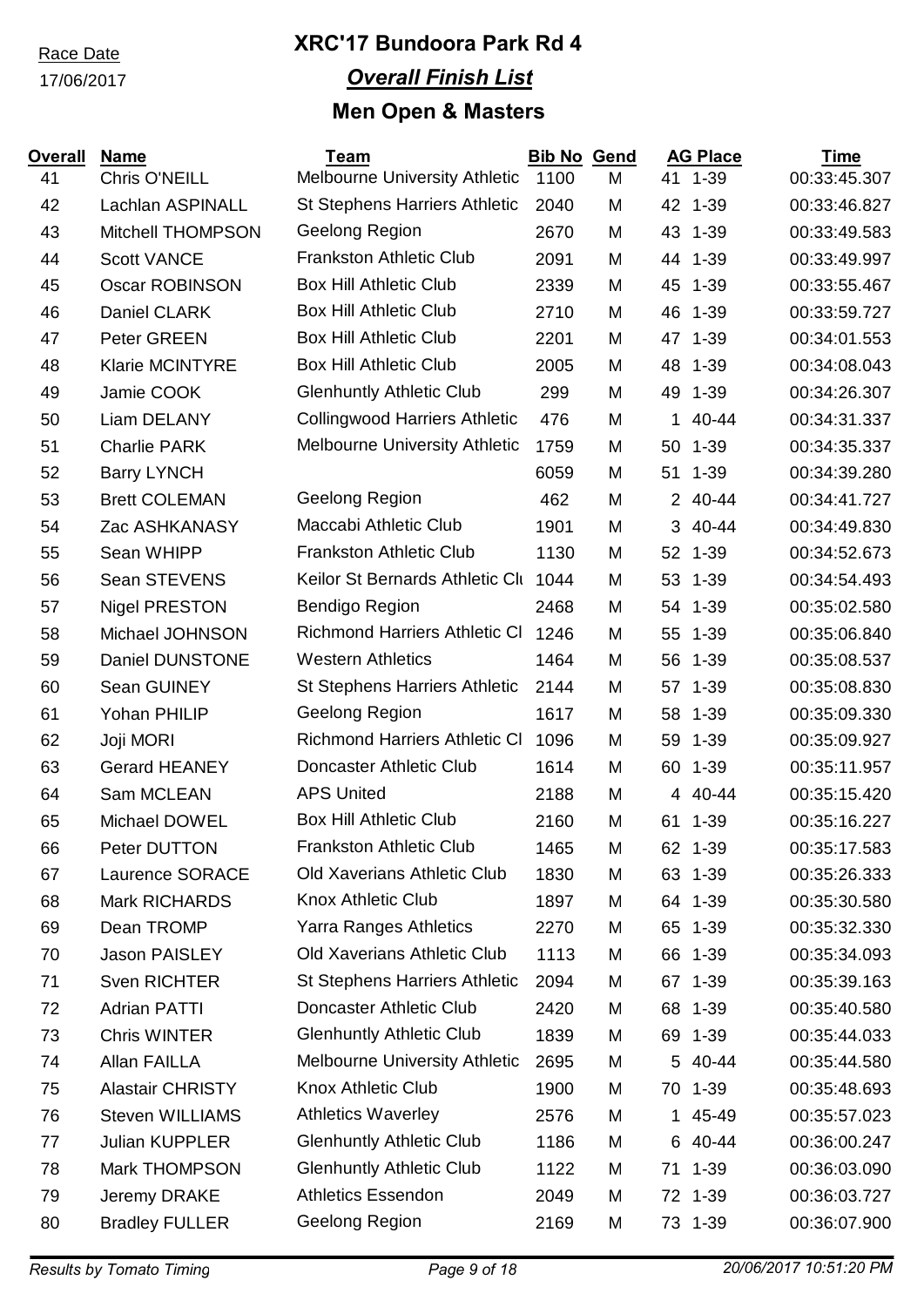#### 17/06/2017

| <b>Overall</b> | <b>Name</b>              | <b>Team</b>                          | <b>Bib No Gend</b> |   |                | <b>AG Place</b> | <b>Time</b>  |
|----------------|--------------------------|--------------------------------------|--------------------|---|----------------|-----------------|--------------|
| 81             | Shane BISHOP             | Mornington Peninsula Athletic 2636   |                    | M |                | 74 1-39         | 00:36:10.417 |
| 82             | <b>Erik UEDA</b>         | <b>Melbourne University Athletic</b> | 1945               | M | 75             | $1 - 39$        | 00:36:11.833 |
| 83             | Denyan CLAXTON           | <b>Glenhuntly Athletic Club</b>      | 1736               | M | 76             | $1 - 39$        | 00:36:12.330 |
| 84             | <b>Jack BULLOCK</b>      | <b>Glenhuntly Athletic Club</b>      | 1012               | M | 77             | $1 - 39$        | 00:36:12.833 |
| 85             | <b>Adam CRACKNELL</b>    | <b>Glenhuntly Athletic Club</b>      | 2700               | M | 78             | $1 - 39$        | 00:36:13.247 |
| 86             | John MEAGHER             | <b>Box Hill Athletic Club</b>        | 504                | M | 1              | 50-54           | 00:36:15.333 |
| 87             | Etienne BLUMSTEIN-JC     | <b>Williamstown Athletic Club</b>    | 1025               | M | 79             | $1 - 39$        | 00:36:16.830 |
| 88             | David MCDONALD           | <b>Melbourne University Athletic</b> | 1417               | M | 80             | $1 - 39$        | 00:36:19.543 |
| 89             | <b>Henry KIELLERUP</b>   | Knox Athletic Club                   | 1921               | M | 81             | $1 - 39$        | 00:36:20.560 |
| 90             | <b>Jarrod MCMULLEN</b>   | Geelong Region                       | 1865               | M |                | 82 1-39         | 00:36:24.583 |
| 91             | <b>Thomas SNIBSON</b>    | <b>Box Hill Athletic Club</b>        | 2277               | M | 83             | $1 - 39$        | 00:36:26.047 |
| 92             | <b>Magnus MICHELSSON</b> | <b>Collingwood Harriers Athletic</b> | 2711               | M |                | 2 45-49         | 00:36:28.293 |
| 93             | Daniel MITCHELL          | <b>St Stephens Harriers Athletic</b> | 1942               | M |                | 84 1-39         | 00:36:29.833 |
| 94             | <b>Tyson KINGSTON</b>    | <b>Richmond Harriers Athletic CI</b> | 1190               | M | 85             | $1 - 39$        | 00:36:31.517 |
| 95             | <b>Jordan MAYSTON</b>    | <b>Ballarat Region</b>               | 1844               | M | 86             | $1 - 39$        | 00:36:35.083 |
| 96             | Noah DEUBEL              | <b>Knox Athletic Club</b>            | 1997               | M | 87             | $1 - 39$        | 00:36:38.017 |
| 97             | Adronis NDIHOKUBWA       | South Melbourne Athletic Clul        | 1744               | M | 88             | $1 - 39$        | 00:36:38.227 |
| 98             | Peter CUTLER             | Traralgon Harriers Athletic Clu 2127 |                    | M | 89             | $1 - 39$        | 00:36:41.583 |
| 99             | Michael RATHJEN          | South Melbourne Athletic Clul 1601   |                    | M | 90             | $1 - 39$        | 00:36:44.927 |
| 100            | Shea WELLINGTON          | Keilor St Bernards Athletic Clt 2182 |                    | M | 91             | $1 - 39$        | 00:36:45.083 |
| 101            | Michael MASSENI          | <b>Western Athletics</b>             | 1971               | M | 92             | $1 - 39$        | 00:36:45.540 |
| 102            | <b>Justin WOLSLEY</b>    | <b>Frankston Athletic Club</b>       | 1908               | M | 93             | $1 - 39$        | 00:36:48.833 |
| 103            | <b>Jack HIGHNAM</b>      | <b>Glenhuntly Athletic Club</b>      | 1076               | M | 94             | $1 - 39$        | 00:37:09.583 |
| 104            | <b>Mark DESLANDES</b>    | <b>Athletics Nunawading</b>          | 1098               | M | $\overline{7}$ | 40-44           | 00:37:12.307 |
| 105            | Andrew JOHNSON           | <b>Mentone Athletic Club</b>         | 1072               | M | 95             | $1 - 39$        | 00:37:14.967 |
| 106            | Alexander HOWARD         | <b>Ballarat Region</b>               | 2582               | M | 96             | $1 - 39$        | 00:37:17.587 |
| 107            | Cameron SIMON            | Diamond Valley Athletic Club         | 464                | M |                | 8 40-44         | 00:37:18.810 |
| 108            | Andrew MCEVOY            | <b>Glenhuntly Athletic Club</b>      | 2464               | M | 3              | 45-49           | 00:37:24.683 |
| 109            | Tom WERNER               | <b>Richmond Harriers Athletic CI</b> | 1674               | M |                | 97 1-39         | 00:37:26.083 |
| 110            | Ned VERWEY               | <b>Frankston Athletic Club</b>       | 2186               | M | 98             | $1 - 39$        | 00:37:26.523 |
| 111            | Cedric ROUVEYROL         | <b>Melbourne University Athletic</b> | 2548               | M | 99             | $1 - 39$        | 00:37:27.943 |
| 112            | <b>Alistair MCDONALD</b> | <b>Western Athletics</b>             | 1699               | M | 100            | $1 - 39$        | 00:37:30.973 |
| 113            | Sean WILLIAMS            | <b>Mentone Athletic Club</b>         | 2384               | M |                | 4 45-49         | 00:37:34.340 |
| 114            | Damien BERTRAM           | Malvern Harriers Athletic Club       | 1218               | M |                | 101 1-39        | 00:37:38.583 |
| 115            | <b>Shane DRAPER</b>      | Victorian Masters Athletic Clul 2465 |                    | M | 9              | 40-44           | 00:37:41.083 |
| 116            | Andrew SELBY             | <b>Melbourne University Athletic</b> | 2433               | M |                | 10 40-44        | 00:37:43.767 |
| 117            | <b>Patrick BEGUELY</b>   | <b>Glenhuntly Athletic Club</b>      | 1824               | M |                | 102 1-39        | 00:37:48.827 |
| 118            | <b>Matthew NEWTON</b>    | <b>Collingwood Harriers Athletic</b> | 1714               | M |                | 103 1-39        | 00:37:50.083 |
| 119            | <b>Clovis MPUNDU</b>     | South Melbourne Athletic Clul        | 1743               | M |                | 104 1-39        | 00:37:52.680 |
| 120            | Whaddon NIEWOUDT         | Doncaster Athletic Club              | 2118               | M |                | 5 45-49         | 00:37:54.157 |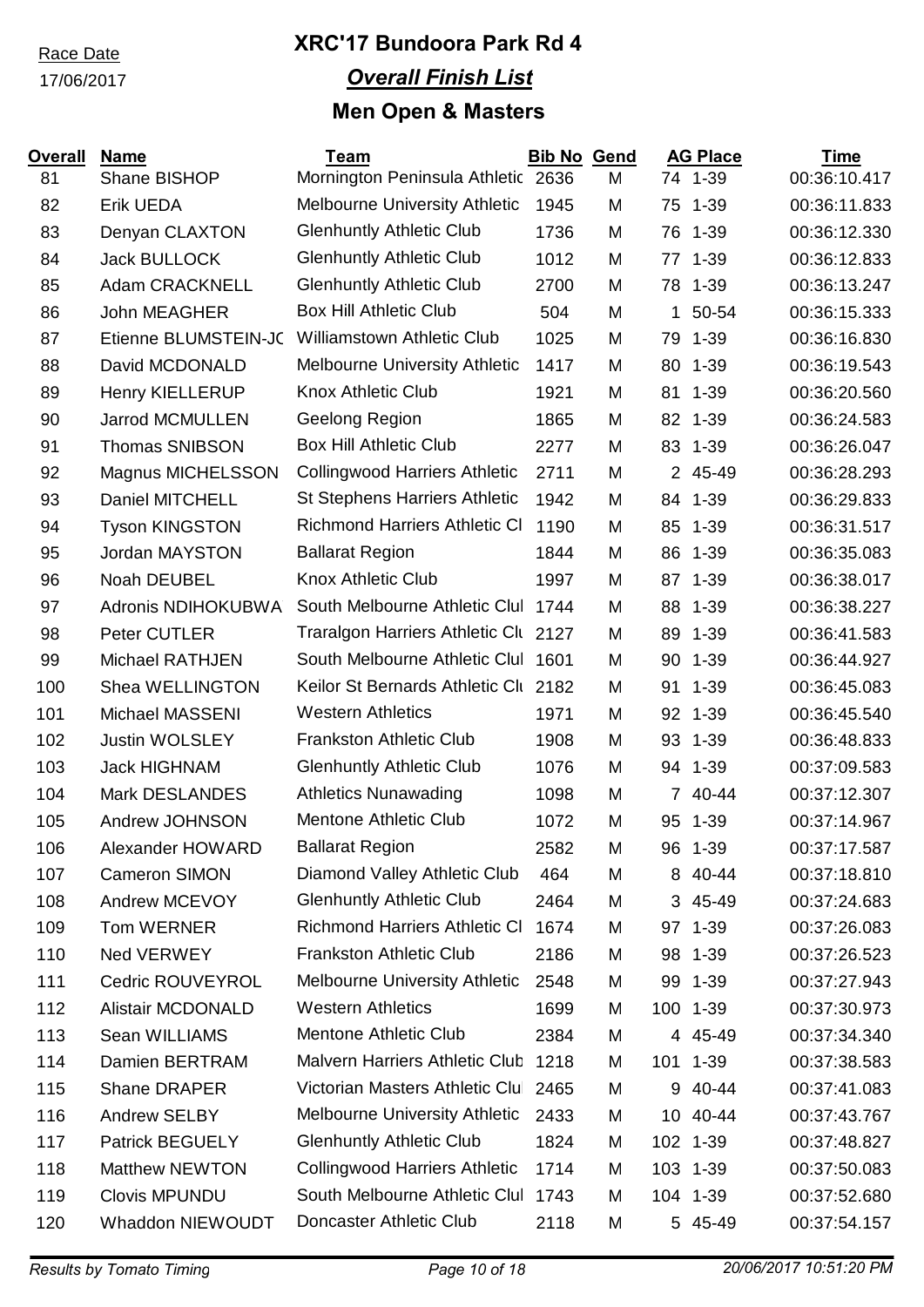### 17/06/2017

| <b>Overall</b> | <b>Name</b>              | <b>Team</b>                           | <b>Bib No Gend</b> |   |     | <b>AG Place</b> | <b>Time</b>  |
|----------------|--------------------------|---------------------------------------|--------------------|---|-----|-----------------|--------------|
| 121            | Ben STOLZ                | Bendigo Region                        | 1519               | M |     | 105 1-39        | 00:37:55.527 |
| 122            | Peter MACKNAMARA         | <b>Glenhuntly Athletic Club</b>       | 487                | M | 11  | 40-44           | 00:38:04.827 |
| 123            | Tim HUI                  | <b>Melbourne University Athletic</b>  | 1627               | M |     | 106 1-39        | 00:38:05.073 |
| 124            | <b>Aaron LITTLE</b>      | <b>Richmond Harriers Athletic CI</b>  | 2025               | M |     | 12 40-44        | 00:38:07.083 |
| 125            | <b>Ben SIMS</b>          | <b>St Stephens Harriers Athletic</b>  | 2175               | M |     | 107 1-39        | 00:38:10.337 |
| 126            | <b>Michael PETRIDIS</b>  | <b>Box Hill Athletic Club</b>         | 1673               | M | 108 | $1 - 39$        | 00:38:17.333 |
| 127            | <b>Malcolm CAMPBELL</b>  | <b>Collingwood Harriers Athletic</b>  | 1290               | M |     | 6 45-49         | 00:38:19.487 |
| 128            | <b>Shaun GREEN</b>       | Malvern Harriers Athletic Club        | 1419               | M | 13  | 40-44           | 00:38:21.000 |
| 129            | Marcus BOXALL            | <b>Malvern Harriers Athletic Club</b> | 1051               | M | 109 | $1 - 39$        | 00:38:25.163 |
| 130            | Danny REDDAN             | <b>Collingwood Harriers Athletic</b>  | 1460               | M |     | 14 40-44        | 00:38:27.340 |
| 131            | <b>Nick JANSEN</b>       | <b>Frankston Athletic Club</b>        | 2618               | M |     | 110 1-39        | 00:38:27.803 |
| 132            | Jeffrey JONES            | <b>Athletics Essendon</b>             | 1856               | M | 15  | 40-44           | 00:38:28.010 |
| 133            | Mark BUYCK               | <b>Old Xaverians Athletic Club</b>    | 1569               | M | 16  | 40-44           | 00:38:28.820 |
| 134            | David GRIGG              | <b>Ballarat Region</b>                | 1219               | M |     | 111 1-39        | 00:38:29.230 |
| 135            | Declan MURPHY            | <b>Glenhuntly Athletic Club</b>       | 1433               | M |     | 112 1-39        | 00:38:32.337 |
| 136            | <b>Jack JONES</b>        | <b>Malvern Harriers Athletic Club</b> | 1800               | M |     | 2 50-54         | 00:38:35.583 |
| 137            | Ewen VOWELS              | <b>Athletics Waverley</b>             | 1238               | M | 17  | 40-44           | 00:38:37.090 |
| 138            | <b>Alistair HAM</b>      | <b>Ballarat Region</b>                | 531                | M | 3   | 50-54           | 00:38:46.277 |
| 139            | <b>Gerard LARGE</b>      | Diamond Valley Athletic Club          | 1578               | M |     | 113 1-39        | 00:38:47.287 |
| 140            | <b>James ATKINSON</b>    | <b>Athletics Waverley</b>             | 503                | M |     | 4 50-54         | 00:38:49.087 |
| 141            | <b>Beau LANG</b>         | <b>Glenhuntly Athletic Club</b>       | 1013               | M |     | 114 1-39        | 00:38:51.743 |
| 142            | <b>Daniel PLOWRIGHT</b>  | Bendigo Region                        | 1017               | M | 115 | $1 - 39$        | 00:38:51.837 |
| 143            | <b>Andrew DOWNIE</b>     | <b>Collingwood Harriers Athletic</b>  | 1251               | M |     | 116 1-39        | 00:38:52.147 |
| 144            | Michael OKE              | <b>Collingwood Harriers Athletic</b>  | 1520               | M |     | 117 1-39        | 00:38:53.563 |
| 145            | <b>Nathan CROWLEY</b>    | <b>Williamstown Athletic Club</b>     | 2590               | M | 18  | 40-44           | 00:38:56.817 |
| 146            | <b>Eric PRITCHARD</b>    | <b>Coburg Harriers Athletic Club</b>  | 2038               | M |     | 118 1-39        | 00:38:58.333 |
| 147            | Corey LAWSON             | <b>Mentone Athletic Club</b>          | 1018               | M |     | 119 1-39        | 00:38:59.837 |
| 148            | <b>Jackson DEANE</b>     | <b>Box Hill Athletic Club</b>         | 1764               | M |     | 120 1-39        | 00:39:00.257 |
| 149            | Craig GREEN              | Bendigo Region                        | 1106               | M |     | 7 45-49         | 00:39:01.687 |
| 150            | Julien SCHULBERG         | Maccabi Athletic Club                 | 1905               | M |     | 121 1-39        | 00:39:03.727 |
| 151            | Joshua DE STEFANIS       | <b>Box Hill Athletic Club</b>         | 1894               | M |     | 122 1-39        | 00:39:04.833 |
| 152            | <b>Robert SCHWERKOLT</b> | <b>APS United</b>                     | 2042               | M |     | 5 50-54         | 00:39:07.030 |
| 153            | <b>Thomas ROBERTSON</b>  | <b>Coburg Harriers Athletic Club</b>  | 1747               | M |     | 123 1-39        | 00:39:10.587 |
| 154            | lan CORNTHWAITE          | Traralgon Harriers Athletic Clu 2210  |                    | M |     | 1 55-59         | 00:39:12.587 |
| 155            | Peter COWELL             | Victorian Masters Athletic Clul       | 1173               | M | 6   | 50-54           | 00:39:14.483 |
| 156            | Ryo TSUKUI               | South Melbourne Athletic Clul         | 1967               | M |     | 124 1-39        | 00:39:16.520 |
| 157            | <b>Greg SEMMLER</b>      | <b>Box Hill Athletic Club</b>         | 2329               | M |     | 125 1-39        | 00:39:18.533 |
| 158            | Dan LANGELAAN            | Mentone Athletic Club                 | 2061               | M |     | 126 1-39        | 00:39:19.087 |
| 159            | <b>Brian O'DONOGHUE</b>  | Melbourne University Athletic         | 1563               | M |     | 127 1-39        | 00:39:20.337 |
| 160            | Anthony HALLY            | <b>Collingwood Harriers Athletic</b>  | 1539               | M |     | 8 45-49         | 00:39:21.607 |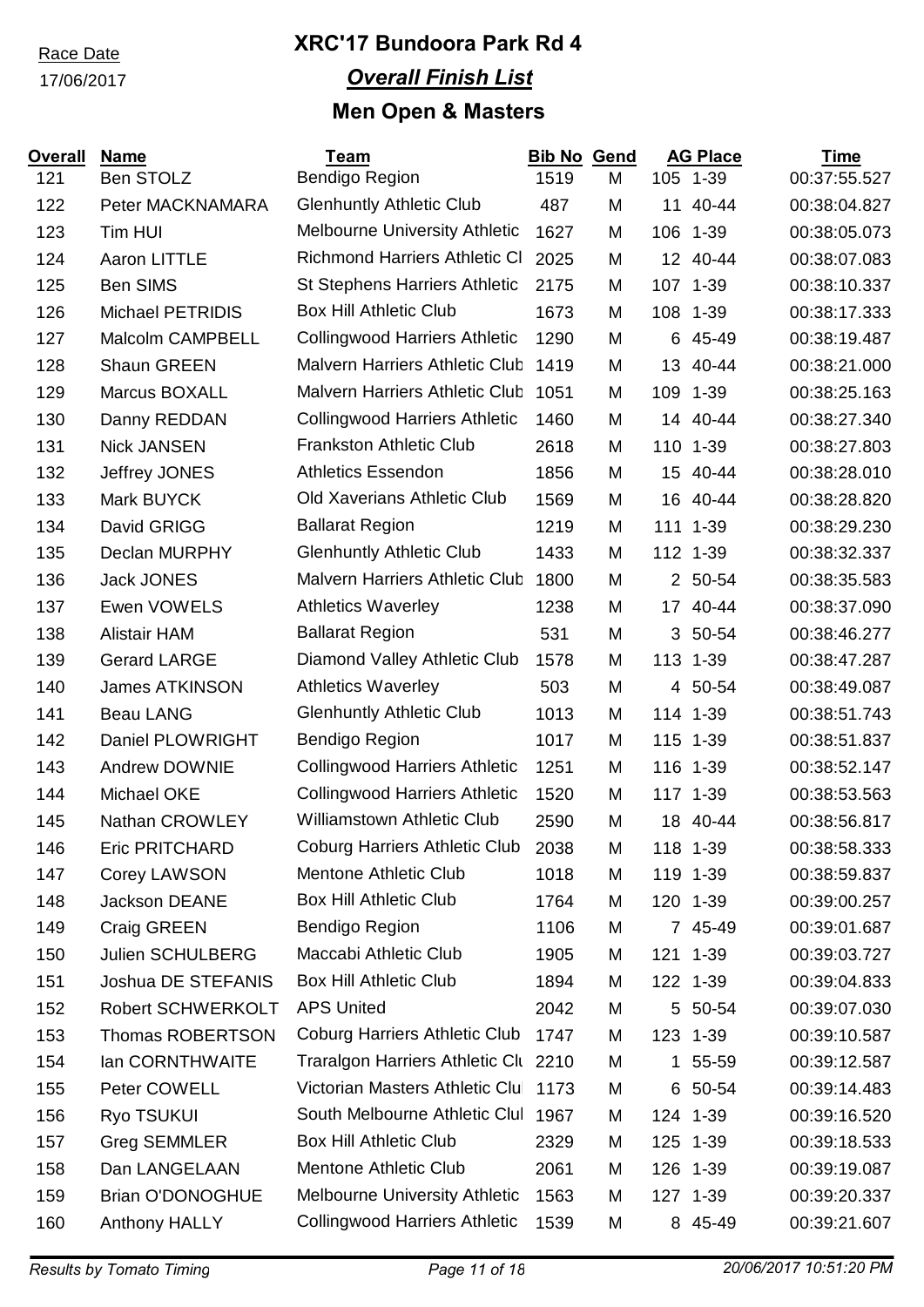### 17/06/2017

| <b>Overall</b> | <b>Name</b>                         | <b>Team</b>                          | <b>Bib No</b> | Gend |                 | <b>AG Place</b> | <b>Time</b>  |
|----------------|-------------------------------------|--------------------------------------|---------------|------|-----------------|-----------------|--------------|
| 161            | Simon BOWLY                         | <b>Glenhuntly Athletic Club</b>      | 1048          | M    |                 | 128 1-39        | 00:39:21.797 |
| 162            | Han QUACH                           | <b>Glenhuntly Athletic Club</b>      | 1497          | M    | 19              | 40-44           | 00:39:23.823 |
| 163            | <b>Michael CLARKE</b>               | <b>Yarra Ranges Athletics</b>        | 2526          | M    |                 | 20 40-44        | 00:39:25.337 |
| 164            | Rohan DAY                           | Mornington Peninsula Athletic        | 1286          | M    | 9               | 45-49           | 00:39:26.860 |
| 165            | <b>Steven QUIRK</b>                 | Victorian Masters Athletic Clul      | 1455          | M    |                 | 2 55-59         | 00:39:31.837 |
| 166            | <b>Mark PURVIS</b>                  | <b>APS United</b>                    | 2690          | M    |                 | 3 55-59         | 00:39:40.037 |
| 167            | <b>Anthony MEEK</b>                 | <b>Old Xaverians Athletic Club</b>   | 2692          | M    | 129             | $1 - 39$        | 00:39:41.587 |
| 168            | Anthony GEORGE                      | <b>Athletics Waverley</b>            | 2604          | M    |                 | 7 50-54         | 00:39:44.087 |
| 169            | Aaron SHORTER                       | <b>Box Hill Athletic Club</b>        | 1265          | M    |                 | 130 1-39        | 00:39:47.837 |
| 170            | Leigh STOKES                        | <b>Athletics Nunawading</b>          | 1215          | M    |                 | 131 1-39        | 00:39:50.387 |
| 171            | <b>Timothy EDWARDS</b>              | South Melbourne Athletic Clul        | 2369          | M    |                 | 132 1-39        | 00:39:53.587 |
| 172            | <b>Campbell MCLENNAN</b>            | Doncaster Athletic Club              | 1566          | M    |                 | 21 40-44        | 00:39:56.337 |
| 173            | Jamie ROSSJOHN                      | <b>Glenhuntly Athletic Club</b>      | 1679          | M    | 10 <sup>1</sup> | 45-49           | 00:39:58.587 |
| 174            | Damien BRUNEAU                      | <b>Athletics Essendon</b>            | 1625          | M    | 22              | 40-44           | 00:39:58.710 |
| 175            | <b>Colin DRAKE</b>                  | <b>Western Athletics</b>             | 1209          | M    |                 | 4 55-59         | 00:40:02.577 |
| 176            | Shane BHUJOHARRY                    | <b>Athletics Waverley</b>            | 2594          | M    | 23              | 40-44           | 00:40:02.837 |
| 177            | <b>Robert VUKMAN</b>                |                                      | 6065          | M    |                 | 133 1-39        | 00:40:03.787 |
| 178            | <b>Trent MCCORMICK</b>              | <b>Collingwood Harriers Athletic</b> | 1311          | M    |                 | 134 1-39        | 00:40:07.833 |
| 179            | <b>Andrew GRANT</b>                 | <b>Williamstown Athletic Club</b>    | 1228          | M    |                 | 135 1-39        | 00:40:08.337 |
| 180            | <b>Daniel REES</b>                  | <b>Williamstown Athletic Club</b>    | 1635          | M    | 136             | $1 - 39$        | 00:40:09.847 |
| 181            | <b>Andrew SEARLES</b>               | Yarra Ranges Athletics               | 2511          | M    |                 | 137 1-39        | 00:40:10.587 |
| 182            | <b>Mark HAYES</b>                   | South Melbourne Athletic Clul        | 2472          | M    |                 | 138 1-39        | 00:40:12.493 |
| 183            | <b>Michael URE</b>                  | <b>Mentone Athletic Club</b>         | 1558          | M    |                 | 8 50-54         | 00:40:16.973 |
| 184            | <b>Andrew EVANS</b>                 | <b>Collingwood Harriers Athletic</b> | 1491          | M    |                 | 11 45-49        | 00:40:19.207 |
| 185            | Andrew SCOTT                        | <b>Athletics Nunawading</b>          | 1157          | M    |                 | 9 50-54         | 00:40:21.587 |
| 186            | Danny HAWKSWORTH Athletics Essendon |                                      | 1912          | M    | 139             | $1 - 39$        | 00:40:22.593 |
| 187            | Zac HUNTER                          | <b>Box Hill Athletic Club</b>        | 2614          | M    |                 | 140 1-39        | 00:40:23.587 |
| 188            | Peter STEFANOS                      | <b>Box Hill Athletic Club</b>        | 1657          | M    |                 | 10 50-54        | 00:40:24.687 |
| 189            | Ben HOWE                            | <b>Glenhuntly Athletic Club</b>      | 1178          | M    |                 | 24 40-44        | 00:40:25.690 |
| 190            | <b>Scott STACEY</b>                 | <b>APS United</b>                    | 2467          | M    | 25              | 40-44           | 00:40:28.130 |
| 191            | <b>Lincoln MAH</b>                  | <b>APS United</b>                    | 2613          | M    |                 | 26 40-44        | 00:40:29.570 |
| 192            | <b>Philip CHAMPION</b>              | Diamond Valley Athletic Club         | 1654          | M    |                 | 11 50-54        | 00:40:36.033 |
| 193            | <b>Gerard BROWN</b>                 | Keilor St Bernards Athletic Clu      | 2019          | M    | 5               | 55-59           | 00:40:37.837 |
| 194            | <b>Daniel SNEYDERS</b>              | <b>Western Athletics</b>             | 2203          | M    |                 | 27 40-44        | 00:40:45.777 |
| 195            | <b>Adrian BOYLE</b>                 | <b>Williamstown Athletic Club</b>    | 1217          | M    |                 | 141 1-39        | 00:40:48.207 |
| 196            | Eamonn MURPHY                       | <b>Glenhuntly Athletic Club</b>      | 1343          | M    |                 | 142 1-39        | 00:40:50.403 |
| 197            | <b>Andrew ROSS</b>                  | South Melbourne Athletic Clul        | 1360          | M    |                 | 12 50-54        | 00:40:54.087 |
| 198            | Jeremy PARSONS                      | South Melbourne Athletic Clul 1399   |               | M    |                 | 143 1-39        | 00:40:57.337 |
| 199            | Michael SILVESTER                   | South Melbourne Athletic Clul 1583   |               | M    |                 | 12 45-49        | 00:40:57.937 |
| 200            | <b>Anthony KENDALL</b>              | <b>Coburg Harriers Athletic Club</b> | 1437          | M    |                 | 144 1-39        | 00:40:58.757 |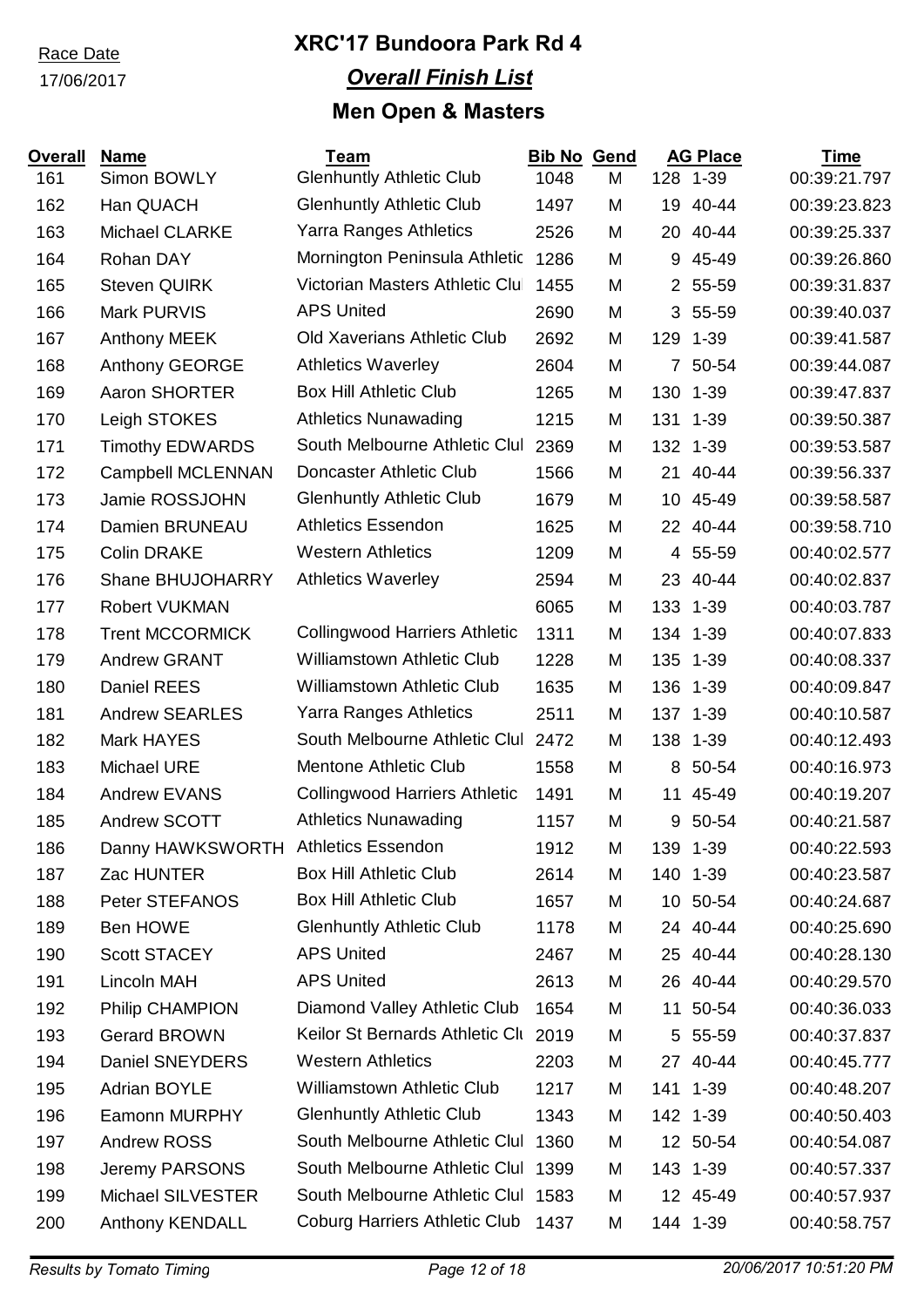17/06/2017

| <b>Overall</b> | <b>Name</b>             | Team                                 | <b>Bib No Gend</b> |   |                 | <b>AG Place</b> | <b>Time</b>  |
|----------------|-------------------------|--------------------------------------|--------------------|---|-----------------|-----------------|--------------|
| 201            | <b>Matthew LARKIN</b>   | <b>Glenhuntly Athletic Club</b>      | 1626               | M |                 | 145 1-39        | 00:41:00.590 |
| 202            | <b>Duncan ANDERSON</b>  | <b>Old Xaverians Athletic Club</b>   | 2212               | M |                 | 146 1-39        | 00:41:01.820 |
| 203            | Digby RACE              | Wodonga Athletic Club                | 538                | M |                 | 13 50-54        | 00:41:03.337 |
| 204            | <b>Nick VAN AGTMAAL</b> | <b>Glenhuntly Athletic Club</b>      | 2567               | M |                 | 147 1-39        | 00:41:04.057 |
| 205            | Luke JONES              | <b>Melbourne University Athletic</b> | 2612               | M |                 | 148 1-39        | 00:41:04.247 |
| 206            | Domenic MICHIENZI       | Keilor St Bernards Athletic Clu      | 1310               | M | 13 <sup>°</sup> | 45-49           | 00:41:04.587 |
| 207            | David ABFALTER          | Keilor St Bernards Athletic Clu      | 1720               | M | 14              | 45-49           | 00:41:04.710 |
| 208            | <b>Martin MURRAY</b>    | Diamond Valley Athletic Club         | 1196               | M |                 | 14 50-54        | 00:41:05.590 |
| 209            | David LAWSON            | <b>Richmond Harriers Athletic CI</b> | 1711               | M | 15              | 50-54           | 00:41:05.840 |
| 210            | <b>Andrew EDWARDS</b>   | <b>APS United</b>                    | 2125               | M | 6               | 55-59           | 00:41:06.590 |
| 211            | Mark PINTO              | South Melbourne Athletic Clul        | 1538               | M |                 | 149 1-39        | 00:41:10.530 |
| 212            | <b>Ernest LIM</b>       | <b>Athletics Waverley</b>            | 2684               | M |                 | 28 40-44        | 00:41:11.537 |
| 213            | Roderic DE HIGHDEN      | Doncaster Athletic Club              | 2261               | M | 15              | 45-49           | 00:41:12.087 |
| 214            | Peter RUSHEN            | <b>Glenhuntly Athletic Club</b>      | 1729               | M |                 | 7 55-59         | 00:41:15.587 |
| 215            | Jeremy FRASER           | Mornington Peninsula Athletic        | 1798               | M | 150             | $1 - 39$        | 00:41:17.343 |
| 216            | <b>James ANDERSON</b>   | <b>Yarra Ranges Athletics</b>        | 1686               | M | 151             | $1 - 39$        | 00:41:19.297 |
| 217            | David HENDERSON         | <b>Coburg Harriers Athletic Club</b> | 2254               | M |                 | 152 1-39        | 00:41:19.683 |
| 218            | David SULLIVAN          | <b>Melbourne University Athletic</b> | 1314               | M |                 | 153 1-39        | 00:41:20.337 |
| 219            | Simon TU                | <b>APS United</b>                    | 1165               | M | 29              | 40-44           | 00:41:22.087 |
| 220            | Lachlan JAMES           | <b>Richmond Harriers Athletic CI</b> | 1503               | M |                 | 154 1-39        | 00:41:24.557 |
| 221            | Michael COMPORT         | <b>Glenhuntly Athletic Club</b>      | 1647               | M |                 | 155 1-39        | 00:41:27.183 |
| 222            | Jonathon LITTLE         | <b>Richmond Harriers Athletic CI</b> | 1233               | M | 156             | $1 - 39$        | 00:41:28.200 |
| 223            | Dale WOODBRIDGE         | <b>Glenhuntly Athletic Club</b>      | 2673               | M |                 | 157 1-39        | 00:41:29.207 |
| 224            | Simon MOORE             | <b>Coburg Harriers Athletic Club</b> | 1275               | M |                 | 30 40-44        | 00:41:30.840 |
| 225            | <b>Stuart COX</b>       | <b>Mentone Athletic Club</b>         | 2150               | M |                 | 158 1-39        | 00:41:30.840 |
| 226            | Matthew CONNOLLY        | <b>Melbourne University Athletic</b> | 2133               | M |                 | 159 1-39        | 00:41:32.077 |
| 227            | Leo ENTER               | <b>Glenhuntly Athletic Club</b>      | 1825               | M |                 | 160 1-39        | 00:41:38.580 |
| 228            | Rossi EVANS             | Bendigo Region                       | 2599               | M |                 | 16 50-54        | 00:41:38.973 |
| 229            | <b>Bryan ACKERLY</b>    | <b>Yarra Ranges Athletics</b>        | 2017               | M |                 | 17 50-54        | 00:41:40.807 |
| 230            | David PAROISSIEN        | <b>Melbourne University Athletic</b> | 1735               | M | 161             | $1 - 39$        | 00:41:45.587 |
| 231            | <b>Tim ALBISTON</b>     | <b>Athletics Waverley</b>            | 1478               | M |                 | 162 1-39        | 00:41:51.087 |
| 232            | Owen LEGGETT            | Keilor St Bernards Athletic Clu      | 1120               | M |                 | 163 1-39        | 00:41:52.337 |
| 233            | Dion HOUTMAN            | <b>Melbourne University Athletic</b> | 1523               | M |                 | 164 1-39        | 00:41:55.607 |
| 234            | <b>Tim MCNEILL</b>      | Old Xaverians Athletic Club          | 2447               | M |                 | 165 1-39        | 00:41:56.590 |
| 235            | Carl KENNEDY            | <b>Coburg Harriers Athletic Club</b> | 2147               | M |                 | 18 50-54        | 00:41:58.453 |
| 236            | Antonio GIULIANI        | Victorian Masters Athletic Clul      | 1660               | M |                 | 16 45-49        | 00:42:01.697 |
| 237            | Paul SHORTIS            | <b>Melbourne University Athletic</b> | 1039               | M | 166             | $1 - 39$        | 00:42:04.090 |
| 238            | <b>Stephen BRENNAN</b>  | <b>Williamstown Athletic Club</b>    | 1881               | M | 19              | 50-54           | 00:42:05.840 |
| 239            | <b>Tim STRODE</b>       | <b>Collingwood Harriers Athletic</b> | 2712               | M |                 | 167 1-39        | 00:42:13.070 |
| 240            | Darrel CROSS            | Traralgon Harriers Athletic Clu 2052 |                    | M |                 | 20 50-54        | 00:42:16.000 |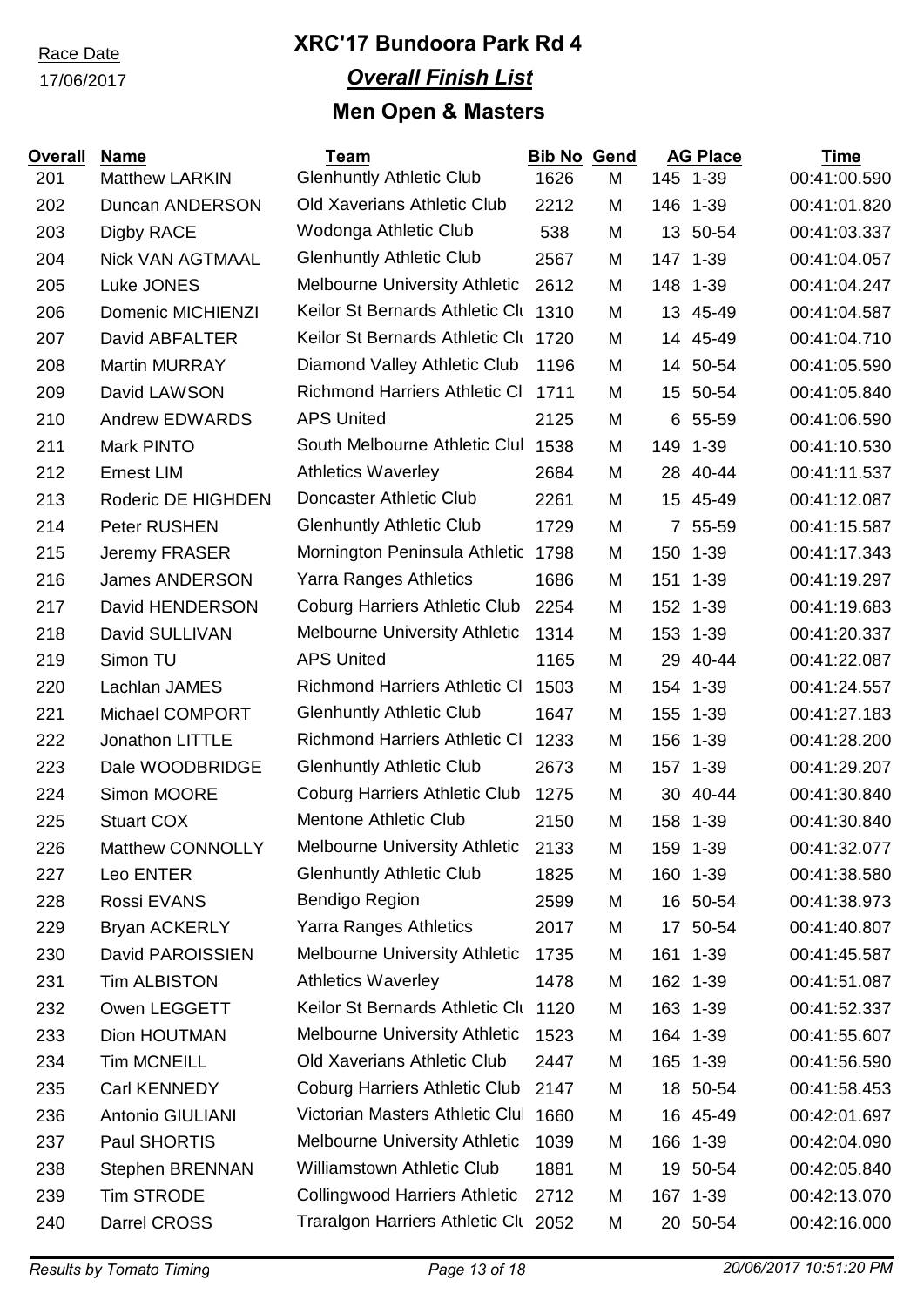#### 17/06/2017

| <b>Overall</b> | <b>Name</b>                 | <b>Team</b>                            | <b>Bib No</b> | <b>Gend</b> |     | <b>AG Place</b> | <b>Time</b>  |
|----------------|-----------------------------|----------------------------------------|---------------|-------------|-----|-----------------|--------------|
| 241            | Malcolm JOHNSTONE           | <b>Ballarat Region</b>                 | 1036          | M           |     | 17 45-49        | 00:42:17.727 |
| 242            | Jason KOZICA                | Maccabi Athletic Club                  | 1605          | M           | 168 | $1 - 39$        | 00:42:21.797 |
| 243            | <b>Hamish BEAUMONT</b>      | <b>Melbourne University Athletic</b>   | 1140          | M           | 31  | 40-44           | 00:42:23.090 |
| 244            | Adam GREGORY                | Victorian Masters Athletic Clul        | 1252          | M           | 169 | $1 - 39$        | 00:42:27.060 |
| 245            | Peter GAUNT                 | <b>Collingwood Harriers Athletic</b>   | 1149          | M           | 8   | 55-59           | 00:42:27.467 |
| 246            | Paul CREEDON                | <b>Collingwood Harriers Athletic</b>   | 2206          | M           | 170 | $1 - 39$        | 00:42:27.667 |
| 247            | Darren PEARSON              |                                        | 6070          | M           | 32  | 40-44           | 00:42:28.127 |
| 248            | Eugene NEMESI               | <b>Collingwood Harriers Athletic</b>   | 1093          | M           |     | 33 40-44        | 00:42:31.530 |
| 249            | John NICOLA                 | South Melbourne Athletic Clul          | 1742          | M           | 21  | 50-54           | 00:42:34.087 |
| 250            | <b>Guy PILKINGTON</b>       | Mornington Peninsula Athletic          | 1776          | M           |     | 34 40-44        | 00:42:35.787 |
| 251            | <b>Matthew WYNNE</b>        | <b>Glenhuntly Athletic Club</b>        | 1502          | M           | 171 | $1 - 39$        | 00:42:41.070 |
| 252            | <b>Christopher O'CONNOR</b> | <b>Box Hill Athletic Club</b>          | 2090          | M           | 9   | 55-59           | 00:42:42.283 |
| 253            | David LAU                   | Malvern Harriers Athletic Club         | 1775          | M           | 18  | 45-49           | 00:42:44.520 |
| 254            | Alec HIGHNAM                | <b>Glenhuntly Athletic Club</b>        | 1075          | M           | 19  | 45-49           | 00:42:45.840 |
| 255            | <b>Timothy THOMAS</b>       | <b>Melbourne University Athletic</b>   | 1102          | M           |     | 22 50-54        | 00:42:49.203 |
| 256            | <b>Bill BARRY</b>           | <b>Traralgon Harriers Athletic Clu</b> | 1185          | M           |     | 172 1-39        | 00:42:49.340 |
| 257            | <b>Chris BRANIGAN</b>       | Ivanhoe Harriers Athletic Club         | 1067          | M           |     | 173 1-39        | 00:42:54.270 |
| 258            | lan DENT                    | <b>Mentone Athletic Club</b>           | 1682          | M           | 10  | 55-59           | 00:42:58.340 |
| 259            | <b>Michael CAMILLERI</b>    | Victorian Masters Athletic Clul        | 1573          | M           |     | 35 40-44        | 00:43:00.340 |
| 260            | George DYER                 | <b>Knox Athletic Club</b>              | 2592          | M           |     | 23 50-54        | 00:43:00.967 |
| 261            | <b>Warren MCVEAN</b>        | South Melbourne Athletic Clul          | 1510          | M           |     | 24 50-54        | 00:43:01.773 |
| 262            | Paul ROTHIN                 | <b>Collingwood Harriers Athletic</b>   | 1629          | M           | 36  | 40-44           | 00:43:02.193 |
| 263            | Michael MCNAMARA            | <b>Malvern Harriers Athletic Club</b>  | 2437          | M           | 37  | 40-44           | 00:43:03.353 |
| 264            | <b>Graham COUTTS</b>        | <b>Yarra Ranges Athletics</b>          | 1087          | M           |     | 20 45-49        | 00:43:04.230 |
| 265            | Stephen MCLENNAN            | <b>Ballarat Region</b>                 | 1089          | M           |     | 25 50-54        | 00:43:05.520 |
| 266            | Michael HARVEY              | <b>Athletics Waverley</b>              | 1144          | M           |     | 26 50-54        | 00:43:12.533 |
| 267            | Darren RUBENSTEIN           | Maccabi Athletic Club                  | 2230          | M           |     | 174 1-39        | 00:43:17.410 |
| 268            | <b>Tony LANGELAAN</b>       | <b>Box Hill Athletic Club</b>          | 1924          | M           |     | 27 50-54        | 00:43:20.087 |
| 269            | Adam BECKMAN                | Maccabi Athletic Club                  | 2087          | M           | 175 | $1 - 39$        | 00:43:21.467 |
| 270            | Martin JAMES                | <b>Collingwood Harriers Athletic</b>   | 1267          | M           |     | 28 50-54        | 00:43:24.097 |
| 271            | Peter VERNON                | <b>Athletics Essendon</b>              | 1127          | M           | 11  | 55-59           | 00:43:24.317 |
| 272            | Jeffrey WRIGHT              | Knox Athletic Club                     | 1188          | M           |     | 12 55-59        | 00:43:26.340 |
| 273            | Rohan SIMKIN                | <b>Glenhuntly Athletic Club</b>        | 1269          | M           |     | 176 1-39        | 00:43:28.777 |
| 274            | <b>Jefferson CONTRERAS</b>  | <b>Melbourne University Athletic</b>   | 1934          | M           |     | 177 1-39        | 00:43:29.340 |
| 275            | John KONDOGONIS             | Keilor St Bernards Athletic Clu        | 1387          | M           |     | 13 55-59        | 00:43:32.430 |
| 276            | Laz SARRIS                  | Keilor St Bernards Athletic Clu        | 1166          | M           | 21  | 45-49           | 00:43:36.290 |
| 277            | Derek COUPER                | <b>Mentone Athletic Club</b>           | 1101          | M           | 29  | 50-54           | 00:43:39.327 |
| 278            | Jamie STRUDLEY              | Yarra Ranges Athletics                 | 2418          | M           |     | 22 45-49        | 00:43:43.377 |
| 279            | Alan HAMMOND                | <b>Western Athletics</b>               | 1758          | M           |     | 1 60-99         | 00:43:49.270 |
| 280            | <b>Robert MEEK</b>          | Old Xaverians Athletic Club            | 1394          | M           |     | 14 55-59        | 00:43:52.840 |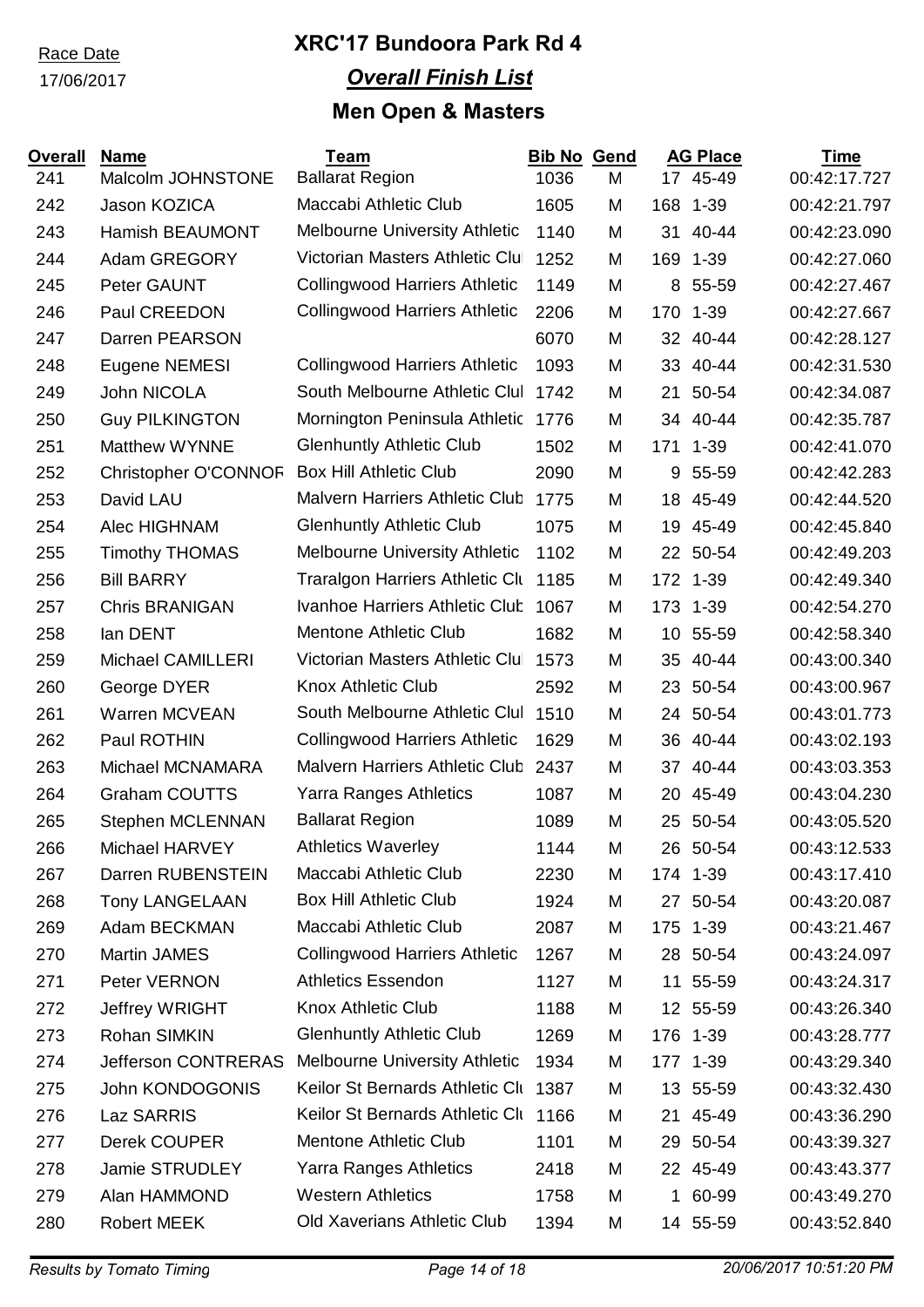17/06/2017

| <b>Overall</b> | <b>Name</b>                | Team                                  | <b>Bib No</b> | Gend |     | <b>AG Place</b> | <b>Time</b>  |
|----------------|----------------------------|---------------------------------------|---------------|------|-----|-----------------|--------------|
| 281            | David MARTINI              | Old Xaverians Athletic Club           | 2588          | M    |     | 38 40-44        | 00:43:56.770 |
| 282            | Anthony WHITBY             | <b>Box Hill Athletic Club</b>         | 2276          | M    | 39  | 40-44           | 00:43:57.597 |
| 283            | <b>Rob GRUMMITT</b>        | <b>Mentone Athletic Club</b>          | 1524          | M    |     | 178 1-39        | 00:44:01.243 |
| 284            | Paul HARMAN                | South Melbourne Athletic Clul         | 1436          | M    | 40  | 40-44           | 00:44:03.477 |
| 285            | <b>Michael DARDIS</b>      | <b>Box Hill Athletic Club</b>         | 1955          | M    | 179 | $1 - 39$        | 00:44:04.077 |
| 286            | <b>Robert DEL PONTE</b>    | <b>Old Xaverians Athletic Club</b>    | 2197          | M    |     | 180 1-39        | 00:44:07.590 |
| 287            | <b>Eero KERANEN</b>        | <b>Williamstown Athletic Club</b>     | 1148          | M    |     | 2 60-99         | 00:44:08.757 |
| 288            | Luke TOOMEY                | <b>Knox Athletic Club</b>             | 1940          | M    |     | 181 1-39        | 00:44:13.847 |
| 289            | Martin SPITERI             | <b>Athletics Waverley</b>             | 2035          | M    |     | 23 45-49        | 00:44:15.457 |
| 290            | <b>Nick HARPER</b>         | <b>Box Hill Athletic Club</b>         | 2359          | M    |     | 24 45-49        | 00:44:17.083 |
| 291            | <b>Tim LOVEDAY</b>         | <b>Knox Athletic Club</b>             | 1907          | M    |     | 30 50-54        | 00:44:17.893 |
| 292            | <b>Christopher WALDRON</b> | <b>Collingwood Harriers Athletic</b>  | 1320          | M    | 31  | 50-54           | 00:44:21.553 |
| 293            | Dan HALLIDAY               | <b>Malvern Harriers Athletic Club</b> | 1677          | M    | 25  | 45-49           | 00:44:22.090 |
| 294            | <b>Richard MCGUIRE WHI</b> | <b>Glenhuntly Athletic Club</b>       | 2713          | M    |     | 32 50-54        | 00:44:22.767 |
| 295            | <b>Geoff CONNELL</b>       | <b>Athletics Essendon</b>             | 1992          | M    |     | 33 50-54        | 00:44:25.813 |
| 296            | <b>Steven WILLIAMS</b>     | Malvern Harriers Athletic Club        | 1951          | M    | 15  | 55-59           | 00:44:28.340 |
| 297            | <b>Christopher SCALES</b>  | <b>Richmond Harriers Athletic CI</b>  | 2217          | M    |     | 182 1-39        | 00:44:38.807 |
| 298            | <b>Alasdair O'BRIEN</b>    | <b>Knox Athletic Club</b>             | 2000          | M    |     | 183 1-39        | 00:44:51.090 |
| 299            | <b>Brian GROBBELAAR</b>    |                                       | 6069          | M    |     | 41 40-44        | 00:44:59.313 |
| 300            | <b>Richard MATISON</b>     | Doncaster Athletic Club               | 2480          | M    |     | 26 45-49        | 00:45:09.250 |
| 301            | Aaron HEANEY               | <b>Athletics Essendon</b>             | 1107          | M    |     | 42 40-44        | 00:45:15.310 |
| 302            | <b>Noel WHITE</b>          | <b>Athletics Essendon</b>             | 2682          | M    |     | 27 45-49        | 00:45:19.093 |
| 303            | Jp O'BRIEN                 | <b>Glenhuntly Athletic Club</b>       | 1847          | M    |     | 184 1-39        | 00:45:24.343 |
| 304            | <b>Glenn CRAWFORD</b>      | <b>Wellington Athletic Club</b>       | 2211          | M    |     | 185 1-39        | 00:45:28.300 |
| 305            | David HEISLERS             | Bendigo Region                        | 537           | M    |     | 34 50-54        | 00:45:33.387 |
| 306            | David SPACKMAN             | <b>Glenhuntly Athletic Club</b>       | 1723          | M    | 28  | 45-49           | 00:45:35.343 |
| 307            | <b>Edwin CHEUNG</b>        | <b>Coburg Harriers Athletic Club</b>  | 1702          | M    |     | 43 40-44        | 00:45:45.550 |
| 308            | <b>Ross PENTLAND</b>       | South Melbourne Athletic Clul         | 1026          | M    | 186 | $1 - 39$        | 00:45:48.793 |
| 309            | <b>Susumu MIURA</b>        | <b>Collingwood Harriers Athletic</b>  | 1171          | M    |     | 29 45-49        | 00:45:51.593 |
| 310            | Peter BLACK                | Victorian Masters Athletic Clul       | 2475          | M    |     | 3 60-99         | 00:45:53.663 |
| 311            | <b>Tony BRAIN</b>          | <b>Melbourne University Athletic</b>  | 1338          | M    | 35  | 50-54           | 00:46:07.057 |
| 312            | Luong DAO                  | <b>Coburg Harriers Athletic Club</b>  | 1172          | M    |     | 30 45-49        | 00:46:11.340 |
| 313            | <b>Steve VERNAL</b>        | <b>Athletics Nunawading</b>           | 1095          | M    | 16  | 55-59           | 00:46:18.217 |
| 314            | Paul WALLACE               | <b>Collingwood Harriers Athletic</b>  | 2293          | M    |     | 187 1-39        | 00:46:20.250 |
| 315            | Nicholas ROSA              | <b>Collingwood Harriers Athletic</b>  | 1057          | M    |     | 188 1-39        | 00:46:23.093 |
| 316            | Nav SUSHIL                 | South Melbourne Athletic Clul         | 1534          | M    |     | 189 1-39        | 00:46:23.923 |
| 317            | <b>Mark SHALDERS</b>       | Victorian Masters Athletic Clul       | 2098          | M    |     | 190 1-39        | 00:46:24.723 |
| 318            | <b>Michael BARRINGTON</b>  | Old Xaverians Athletic Club           | 2607          | M    |     | 36 50-54        | 00:46:25.520 |
| 319            | <b>Neil MATHEWS</b>        | <b>Collingwood Harriers Athletic</b>  | 2300          | M    | 31  | 45-49           | 00:46:28.587 |
| 320            | David LAVEN                | <b>Yarra Ranges Athletics</b>         | 2194          | M    | 37  | 50-54           | 00:46:29.787 |
|                |                            |                                       |               |      |     |                 |              |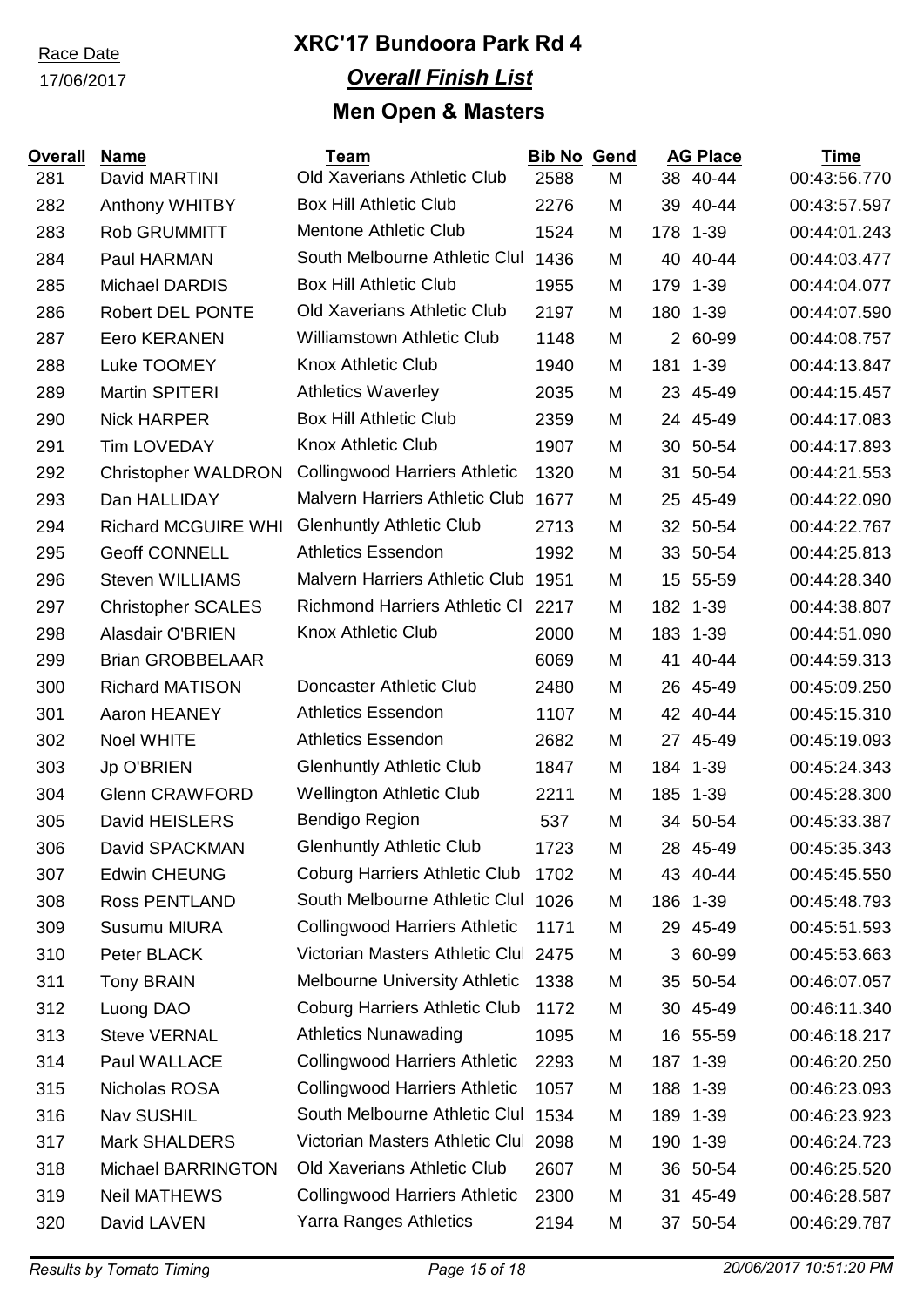17/06/2017

| <b>Overall</b> | <b>Name</b>               | <b>Team</b>                          | <b>Bib No Gend</b> |   |     | <b>AG Place</b> | <b>Time</b>  |
|----------------|---------------------------|--------------------------------------|--------------------|---|-----|-----------------|--------------|
| 321            | Sam TABIT                 | <b>Coburg Harriers Athletic Club</b> | 2178               | M |     | 32 45-49        | 00:46:35.280 |
| 322            | <b>Mark ANDERSON</b>      | <b>Old Xaverians Athletic Club</b>   | 1490               | M |     | 38 50-54        | 00:46:36.087 |
| 323            | Peter O'HALLORAN          | <b>Knox Athletic Club</b>            | 2115               | M |     | 39 50-54        | 00:46:43.587 |
| 324            | John EVANS                | <b>Glenhuntly Athletic Club</b>      | 1114               | M |     | 33 45-49        | 00:46:47.597 |
| 325            | <b>Gregory MOORE</b>      | Keilor St Bernards Athletic Clu      | 1283               | M |     | 4 60-99         | 00:46:50.497 |
| 326            | John GRAY                 | <b>Williamstown Athletic Club</b>    | 1789               | M | 40  | 50-54           | 00:46:52.100 |
| 327            | Joseph CAMPISI            | <b>Glenhuntly Athletic Club</b>      | 1963               | M | 17  | 55-59           | 00:46:54.343 |
| 328            | <b>Adrian JEFFKINS</b>    | <b>Western Athletics</b>             | 1221               | M | 41  | 50-54           | 00:46:55.547 |
| 329            | Rodney PRIME              | <b>Knox Athletic Club</b>            | 1726               | M |     | 34 45-49        | 00:46:55.847 |
| 330            | James LYNCH               | Ivanhoe Harriers Athletic Club       | 1669               | M |     | 35 45-49        | 00:46:59.097 |
| 331            | Patrick FORNO             | Doncaster Athletic Club              | 6028               | M |     | 191 1-39        | 00:47:00.617 |
| 332            | <b>Jack HILL</b>          | <b>Box Hill Athletic Club</b>        | 1928               | M |     | 192 1-39        | 00:47:03.843 |
| 333            | Daryl STANDFIELD          | <b>Collingwood Harriers Athletic</b> | 1506               | M |     | 36 45-49        | 00:47:16.847 |
| 334            | James DENNIS              | <b>Athletics Nunawading</b>          | 2698               | M | 193 | $1 - 39$        | 00:47:17.843 |
| 335            | Paul NICOL                | South Melbourne Athletic Clul        | 1545               | M |     | 194 1-39        | 00:47:20.000 |
| 336            | <b>Robert CARSTAIRS</b>   | <b>Athletics Waverley</b>            | 1797               | M | 195 | $1 - 39$        | 00:47:24.990 |
| 337            | Jordan BROWN              | <b>Yarra Ranges Athletics</b>        | 2383               | M | 196 | $1 - 39$        | 00:47:25.347 |
| 338            | <b>Travis MCINTOSH</b>    | Ivanhoe Harriers Athletic Club       | 2126               | M |     | 44 40-44        | 00:47:27.230 |
| 339            | <b>Scott BARNES</b>       | Diamond Valley Athletic Club         | 1413               | M |     | 37 45-49        | 00:47:35.347 |
| 340            | Philip VAN DUEREN         | Melbourne University Athletic        | 2092               | M | 18  | 55-59           | 00:47:40.007 |
| 341            | <b>Nelroy DCOUTO</b>      | South Melbourne Athletic Clul        | 1529               | M |     | 197 1-39        | 00:47:41.017 |
| 342            | Douglas LEUTCHFORD        | <b>Collingwood Harriers Athletic</b> | 1428               | M |     | 42 50-54        | 00:47:44.093 |
| 343            | John CURRY                | Doncaster Athletic Club              | 1580               | M |     | 38 45-49        | 00:47:45.477 |
| 344            | <b>Christopher ALLAN</b>  | <b>Glenhuntly Athletic Club</b>      | 1535               | M | 39  | 45-49           | 00:47:49.800 |
| 345            | Pierre GUILLON            | <b>Old Xaverians Athletic Club</b>   | 1564               | M | 40  | 45-49           | 00:47:51.977 |
| 346            | Leigh BROWELL             | Bendigo Region                       | 1007               | M | 45  | 40-44           | 00:47:52.993 |
| 347            | Daniel GHANTOUS           | Diamond Valley Athletic Club         | 2564               | M |     | 198 1-39        | 00:48:09.093 |
| 348            | Kevin SOLOMON             | <b>Richmond Harriers Athletic CI</b> | 1056               | M | 5   | 60-99           | 00:48:29.597 |
| 349            | <b>Christopher MURPHY</b> | <b>Glenhuntly Athletic Club</b>      | 1432               | M |     | 19 55-59        | 00:48:47.760 |
| 350            | Paul EARLE                | Victorian Masters Athletic Clul      | 1397               | M |     | 43 50-54        | 00:48:52.597 |
| 351            | Nicholas MARINIELLO       | <b>Athletics Nunawading</b>          | 1995               | M | 199 | $1 - 39$        | 00:49:05.007 |
| 352            | <b>Justin EAGLETON</b>    | Yarra Ranges Athletics               | 2490               | M |     | 46 40-44        | 00:49:06.640 |
| 353            | Phillip MCLENNAN          | <b>Ballarat Region</b>               | 1385               | M | 41  | 45-49           | 00:49:16.347 |
| 354            | <b>Jim SAYER</b>          | <b>Collingwood Harriers Athletic</b> | 1632               | M |     | 44 50-54        | 00:49:18.387 |
| 355            | <b>Chris WARDLAW</b>      | <b>Glenhuntly Athletic Club</b>      | 1672               | M | 6   | 60-99           | 00:49:21.347 |
| 356            | <b>Jason MEARS</b>        | <b>Collingwood Harriers Athletic</b> | 1353               | M |     | 47 40-44        | 00:49:23.597 |
| 357            | Mark SHARP                | <b>Western Athletics</b>             | 1595               | M |     | 45 50-54        | 00:49:24.273 |
| 358            | Tony RODWELL              | <b>Collingwood Harriers Athletic</b> | 1453               | M |     | 20 55-59        | 00:49:38.847 |
| 359            | <b>Clinton FRASER</b>     | Mornington Peninsula Athletic 2107   |                    | M |     | 42 45-49        | 00:49:48.597 |
| 360            | Tam HONG                  | Melbourne University Athletic        | 1826               | M |     | 200 1-39        | 00:49:54.297 |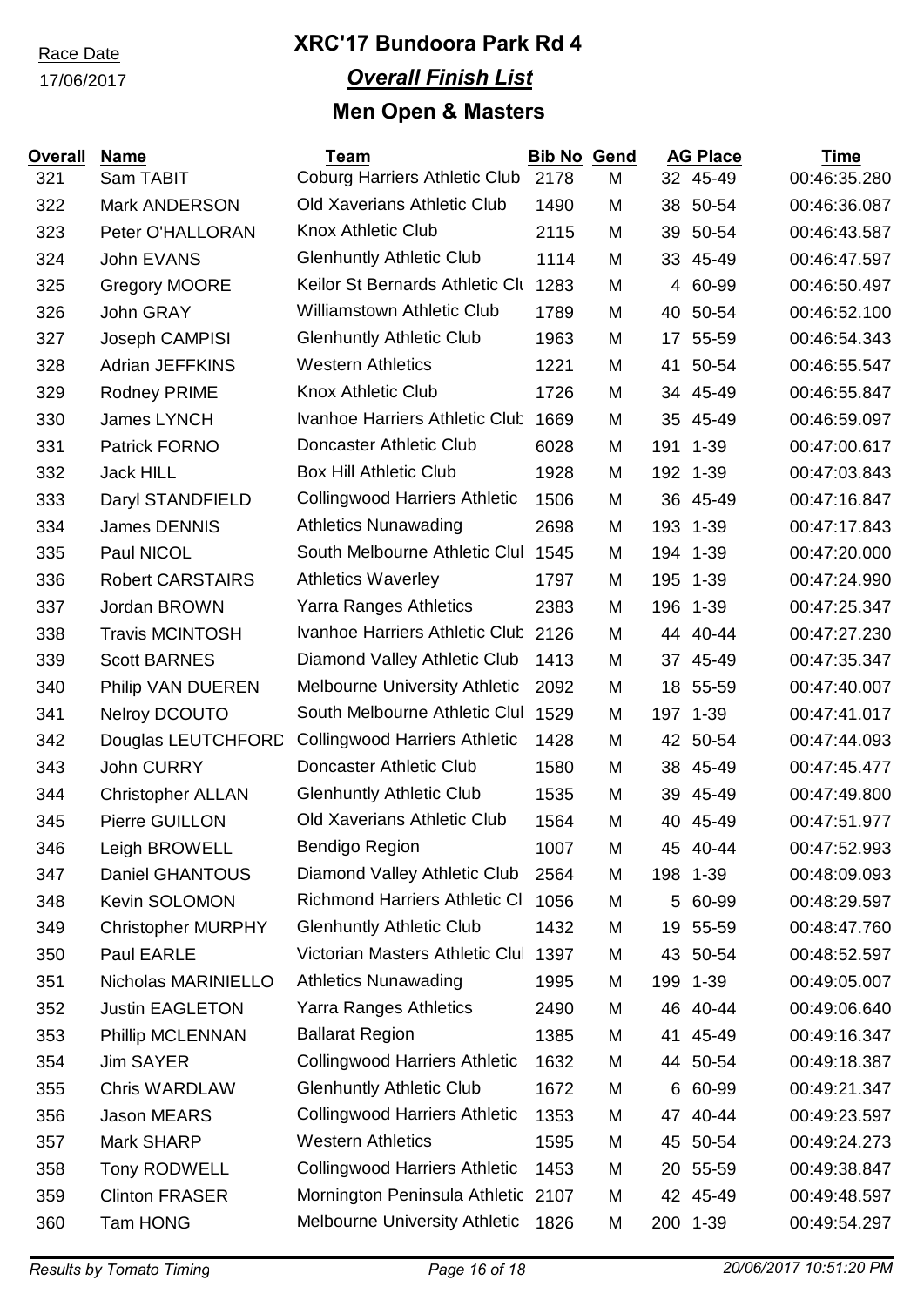### 17/06/2017

| <b>Overall</b> | <b>Name</b>               | Team                                  | <b>Bib No Gend</b> |   |                 | <b>AG Place</b> | Time         |
|----------------|---------------------------|---------------------------------------|--------------------|---|-----------------|-----------------|--------------|
| 361            | <b>Phillip DUNSTONE</b>   | <b>Western Athletics</b>              | 1457               | M |                 | 43 45-49        | 00:50:02.600 |
| 362            | <b>Russell CRAM</b>       | Keilor St Bernards Athletic Clu       | 1623               | M |                 | 44 45-49        | 00:50:15.813 |
| 363            | Adam MCCANN               | <b>Athletics Nunawading</b>           | 1145               | M | 48              | 40-44           | 00:50:21.097 |
| 364            | Michael JANSEN            | <b>Athletics Waverley</b>             | 1925               | M | 46              | 50-54           | 00:50:22.313 |
| 365            | <b>Stephen REID</b>       | <b>Knox Athletic Club</b>             | 2506               | M | 45              | 45-49           | 00:50:27.020 |
| 366            | <b>Steven CHUA</b>        | <b>Western Athletics</b>              | 1441               | M | 49              | 40-44           | 00:50:43.013 |
| 367            | <b>Greg BERTI</b>         | <b>Malvern Harriers Athletic Club</b> | 1153               | M | 47              | 50-54           | 00:50:45.847 |
| 368            | John MOLONEY              | Keilor St Bernards Athletic Clu 2440  |                    | M |                 | 7 60-99         | 00:51:00.257 |
| 369            | Andre FERRETTO            | <b>Collingwood Harriers Athletic</b>  | 2204               | M | 21              | 55-59           | 00:51:02.850 |
| 370            | Wayne HOGAN               | <b>Knox Athletic Club</b>             | 2569               | M | 8               | 60-99           | 00:51:05.123 |
| 371            | Zeb PHOENIX               | <b>APS United</b>                     | 1136               | M | 9               | 60-99           | 00:51:08.370 |
| 372            | <b>Humphrey ENTER</b>     | <b>Glenhuntly Athletic Club</b>       | 1792               | M | 10              | 60-99           | 00:51:08.977 |
| 373            | Mark PRYN                 | Victorian Masters Athletic Clul       | 2258               | M |                 | 22 55-59        | 00:51:19.100 |
| 374            | Craig HEWITSON            | Yarra Ranges Athletics                | 1061               | M |                 | 46 45-49        | 00:51:39.350 |
| 375            | Peter DODGSHUN            | <b>APS United</b>                     | 2141               | M | 11              | 60-99           | 00:51:45.850 |
| 376            | Philip VERROCCHI          | <b>Athletics Nunawading</b>           | 1496               | M | 201             | $1 - 39$        | 00:51:58.283 |
| 377            | Lyndon LOADER             | <b>Glenhuntly Athletic Club</b>       | 1832               | M |                 | 47 45-49        | 00:52:04.773 |
| 378            | <b>Christopher SCULLY</b> | <b>Malvern Harriers Athletic Club</b> | 2181               | M | 48              | 50-54           | 00:52:14.527 |
| 379            | Sam DEFANIS               | Victorian Masters Athletic Clul       | 1371               | M | 12 <sup>2</sup> | 60-99           | 00:52:18.587 |
| 380            | <b>Jim HOPKINS</b>        | <b>Collingwood Harriers Athletic</b>  | 1671               | M | 13              | 60-99           | 00:52:24.047 |
| 381            | Michael BOOKER            | <b>Knox Athletic Club</b>             | 1703               | M |                 | 202 1-39        | 00:52:38.600 |
| 382            | Peter RISK                | <b>Richmond Harriers Athletic CI</b>  | 2290               | M |                 | 14 60-99        | 00:52:39.083 |
| 383            | Nicholas SPITERI          | <b>Athletics Waverley</b>             | 2205               | M |                 | 203 1-39        | 00:52:41.517 |
| 384            | <b>Glenn EVANS</b>        | <b>Western Athletics</b>              | 1317               | M | 48              | 45-49           | 00:53:04.350 |
| 385            | Paul MARR                 |                                       | 6058               | M |                 | 204 1-39        | 00:53:29.350 |
| 386            | Jeremy JONES              | Ivanhoe Harriers Athletic Club 1718   |                    | M |                 | 205 1-39        | 00:53:42.590 |
| 387            | Rowan THOMAS              | <b>Collingwood Harriers Athletic</b>  | 1289               | M |                 | 23 55-59        | 00:53:43.593 |
| 388            | Mark CORNELL              | <b>Collingwood Harriers Athletic</b>  | 1264               | M |                 | 24 55-59        | 00:53:46.040 |
| 389            | <b>Andrew LEGGE</b>       | Traralgon Harriers Athletic Clu       | 1198               | M |                 | 206 1-39        | 00:53:47.247 |
| 390            | Jonathan HOLMES           | <b>APS United</b>                     | 1364               | M |                 | 15 60-99        | 00:54:10.580 |
| 391            | <b>Greg SCHOFIELD</b>     | <b>St Stephens Harriers Athletic</b>  | 1334               | M | 16              | 60-99           | 00:54:16.250 |
| 392            | <b>Andrew TUNNE</b>       | <b>Box Hill Athletic Club</b>         | 1533               | M |                 | 25 55-59        | 00:54:20.327 |
| 393            | <b>Robin BROBERG</b>      | Diamond Valley Athletic Club          | 2566               | M | 17              | 60-99           | 00:54:39.783 |
| 394            | <b>Stephen CAMPBELL</b>   | Mentone Athletic Club                 | 1675               | M |                 | 49 50-54        | 00:55:06.987 |
| 395            | Michael MEANEY            | <b>Coburg Harriers Athletic Club</b>  | 1692               | M | 18              | 60-99           | 00:55:25.900 |
| 396            | <b>James FOLVIG</b>       | Mornington Peninsula Athletic 2097    |                    | M |                 | 207 1-39        | 00:56:10.853 |
| 397            | <b>Mark BARTHOLOMEUS</b>  | Malvern Harriers Athletic Club        | 1611               | M |                 | 26 55-59        | 00:56:43.107 |
| 398            | <b>Jason KENNEDY</b>      | <b>Collingwood Harriers Athletic</b>  | 1486               | M | 49              | 45-49           | 00:56:59.633 |
| 399            | lan RANDS                 | <b>Glenhuntly Athletic Club</b>       | 2232               | M | 19              | 60-99           | 00:57:39.737 |
| 400            | <b>Stuart NICOL</b>       | South Melbourne Athletic Clul         | 1427               | M |                 | 20 60-99        | 00:57:46.107 |